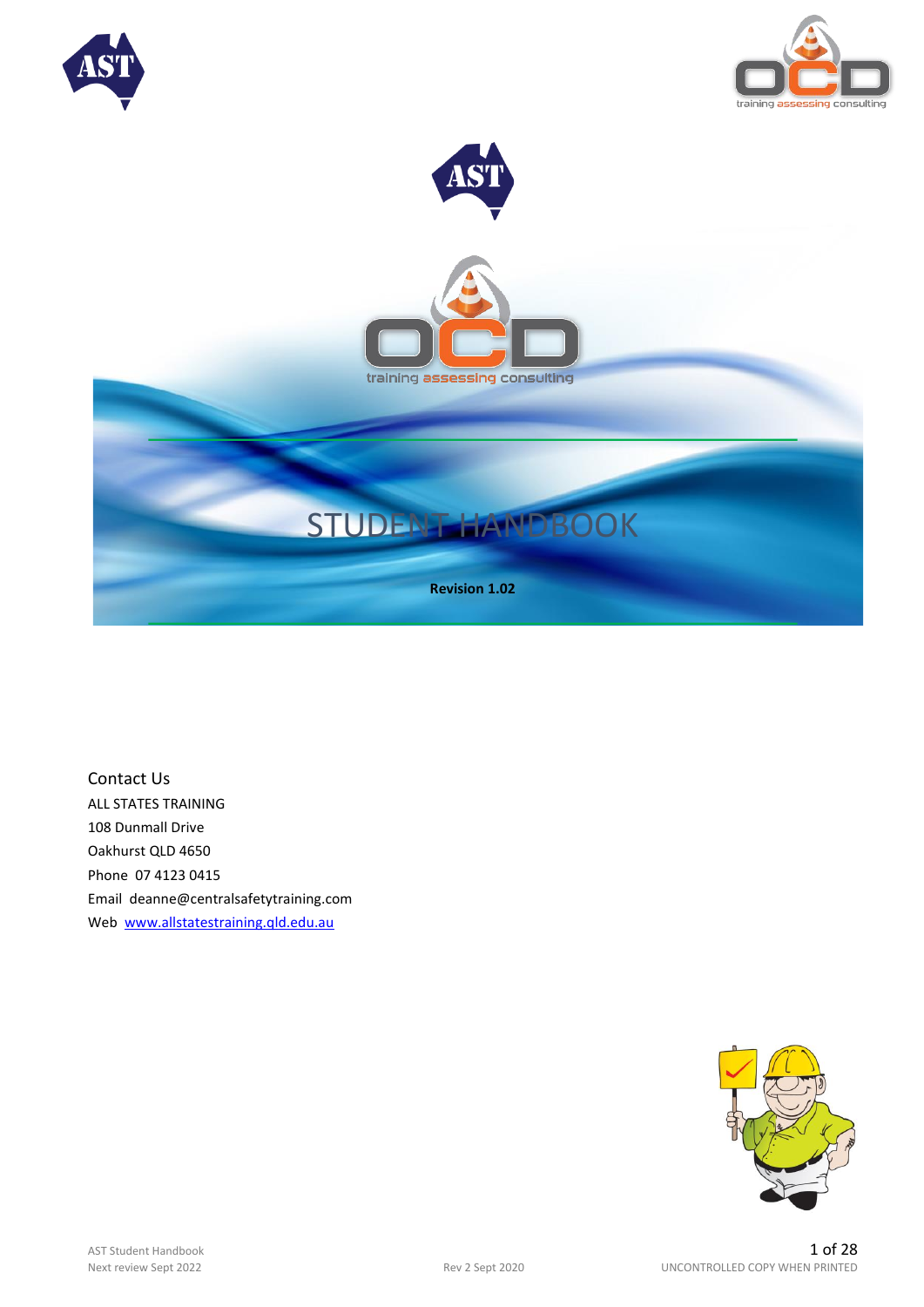



# Student Handbook

## **Welcome to ALL STATES TRAINING #32577**

Thank you for choosing ALL STATES TRAINING as your training provider and allowing us to play a role in your learning journey.

We pride ourselves on professional, flexible learning and providing you with the best experience possible to attain your learning goals.

We hope you are looking forward to your learning and making a lot of new friends along the way. We are here to help you make the most of your learning. Good luck.

I look forward to hearing of your achievements and providing support where I can. I trust you will enjoy your time with us and wish you every success in your learning.

Our RTO provider code is #32577. Students may check our registration by accessing the national training database. <https://training.gov.au/Organisation/Details/32577>

Mrs De'Anne Stegert JP (Qual) CEO ALL STATES TRAINING

#### **Mission Statement**

Our mission at All States Training is to provide exceptional training and assessment for each course that we deliver that meets the needs of learners and industry.

- Learn, enhance, and support competency
- Be accepted and know that we listen and make it work for you
- Experience adaptability flexibility and individual support

We aim to be recognised as Australia's outstanding RTO

We are proud to train Australia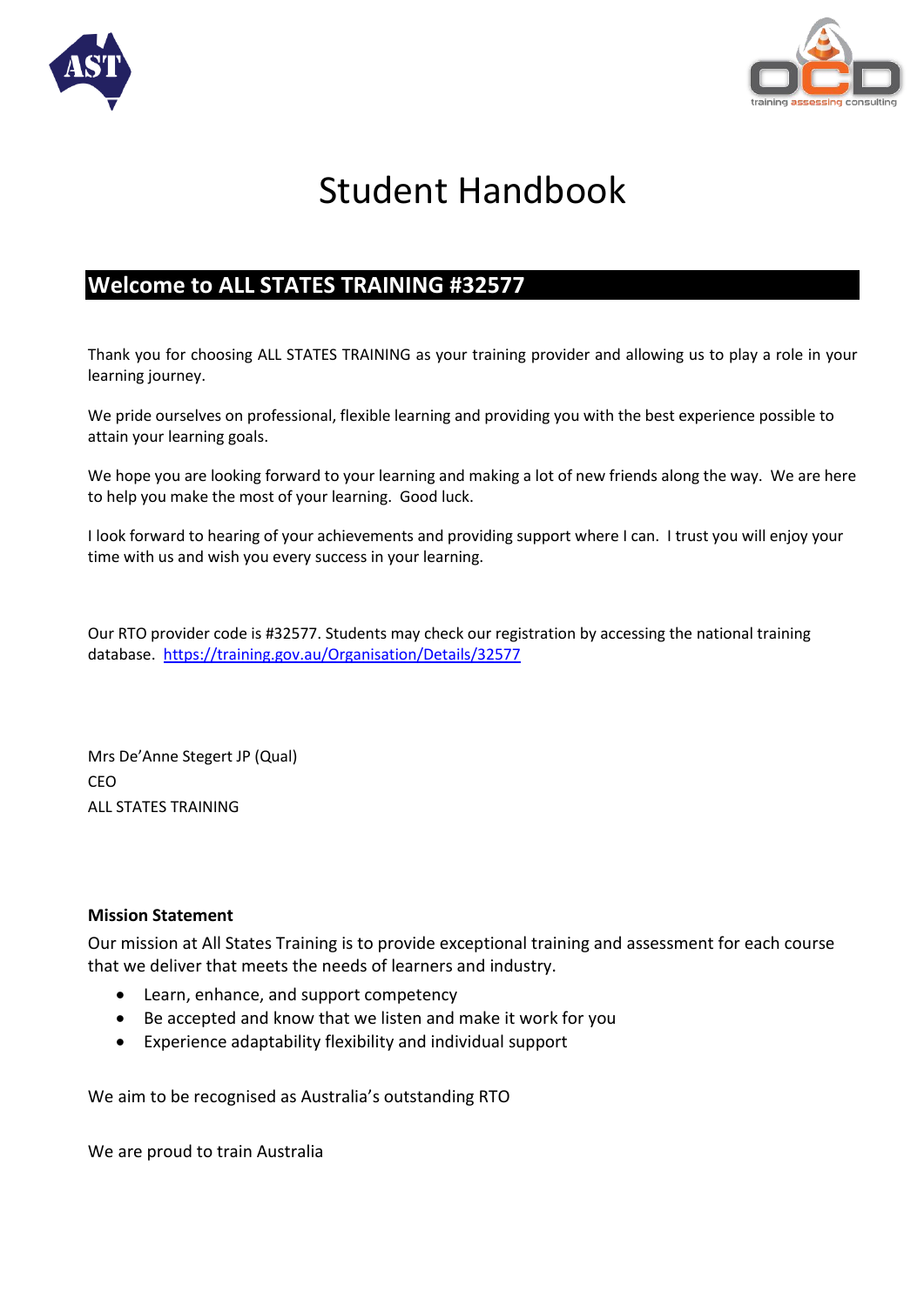



## **TABLE OF CONTENTS**

| <b>SECTION 1</b>            |  |         |
|-----------------------------|--|---------|
|                             |  |         |
|                             |  |         |
|                             |  |         |
|                             |  |         |
|                             |  |         |
| <b>SECTION 2</b>            |  |         |
|                             |  |         |
|                             |  |         |
|                             |  |         |
|                             |  |         |
|                             |  |         |
|                             |  |         |
|                             |  |         |
|                             |  |         |
|                             |  |         |
|                             |  |         |
|                             |  |         |
|                             |  |         |
|                             |  |         |
|                             |  |         |
|                             |  |         |
|                             |  |         |
|                             |  |         |
|                             |  |         |
|                             |  |         |
|                             |  |         |
|                             |  |         |
| <b>SECTION 3</b>            |  |         |
|                             |  |         |
|                             |  |         |
|                             |  |         |
|                             |  |         |
|                             |  |         |
|                             |  |         |
|                             |  |         |
|                             |  |         |
|                             |  |         |
|                             |  |         |
|                             |  |         |
|                             |  |         |
|                             |  |         |
|                             |  |         |
|                             |  |         |
|                             |  |         |
|                             |  |         |
|                             |  |         |
|                             |  |         |
|                             |  |         |
|                             |  |         |
|                             |  |         |
|                             |  |         |
|                             |  |         |
| <b>SECTION 4</b>            |  |         |
|                             |  |         |
|                             |  |         |
| <b>AST Student Handbook</b> |  | 3 of 28 |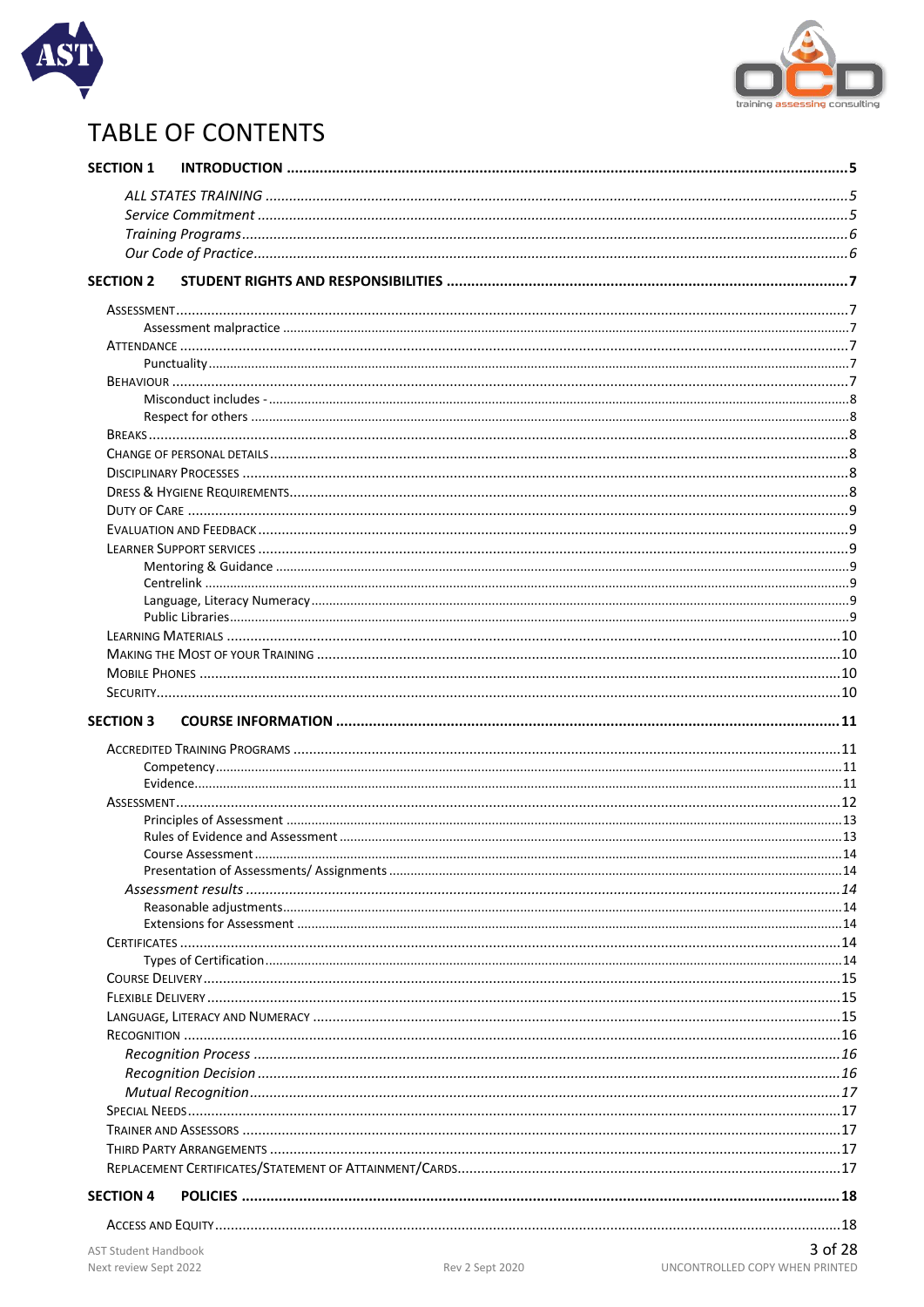

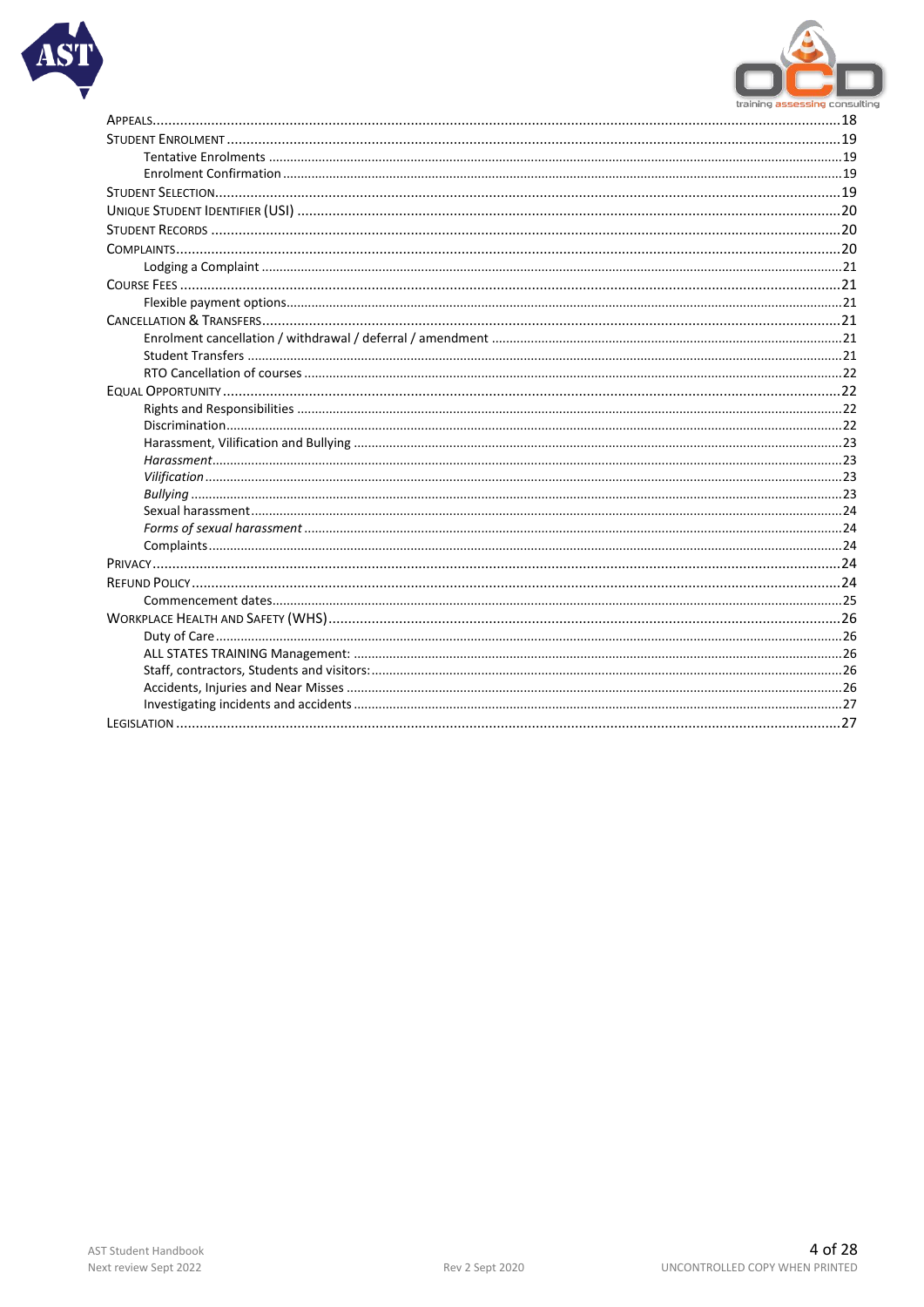



## **SECTION 1 INTRODUCTION**

The purpose of this handbook is to provide you with a quick reference about training programs, policies and processes, roles and responsibilities guiding you through your learning experience with ALL STATES TRAINING.

#### **ALL STATES TRAINING**

Thank you for considering training with ALL STATES TRAINING.

ALL STATES TRAINING is registered training organisation (RTO) registered with the Vet Regulator.

ALL STATES TRAINING aims to deliver high quality, innovative and engaging training that is relevant to clients, employers, and industry. Our commitment to continuous improvement means we are constantly developing and improving new resources, processes, and facilitation methods to remain ahead in technology and industry standards.

ALL STATES TRAINING has training locations in:

- 108 Dunmall Drive, Oakhurst Qld 4650
- 318 Eatonvale Road, Tinana Qld 4650
- We travel all over Australia to conduct our training at your site if required

ALL STATES TRAINING deliver and assess nationally recognised qualifications in the following subject areas:

- Agriculture
- Horticulture
- Rural Operations
- Landscape Construction
- Business
- Civil Construction
- Civil Construction Plant Operations
- General Construction
- Surface Extraction
- Beauty Services
- Nail Technology
- Hairdressing
- Hospitality
- Security
- Mobile Crane Operations

As an RTO, ALL STATES TRAINING is bound to comply with the Standards for Registered Training Organisations (SRTOs) 2015. Training Services provided to Students follow policies and processes developed to meet the VET Quality Framework and SRTOs 2015.

#### **Service Commitment**

ALL STATES TRAINING is committed to providing quality training and assessment services to its learners.

We aim to:

- Provide training and assessment services that meet industry needs and trends.
- Deliver high quality, innovative and engaging training.
- Maintain a person-centred approach.
- Foster relationships with our clients, supporting them through their career.
- Provide flexible learning opportunities.
- Provide a supportive, facilitative, and open learning environment.
- Ensure all training is delivered by qualified trainer and assessors with the necessary skills and experience.
- Ensure all training is continually monitored and improved.
- Maintain a healthy and effective learning environment for clients.
- Produce competent and confident workers that benefit the community and industry.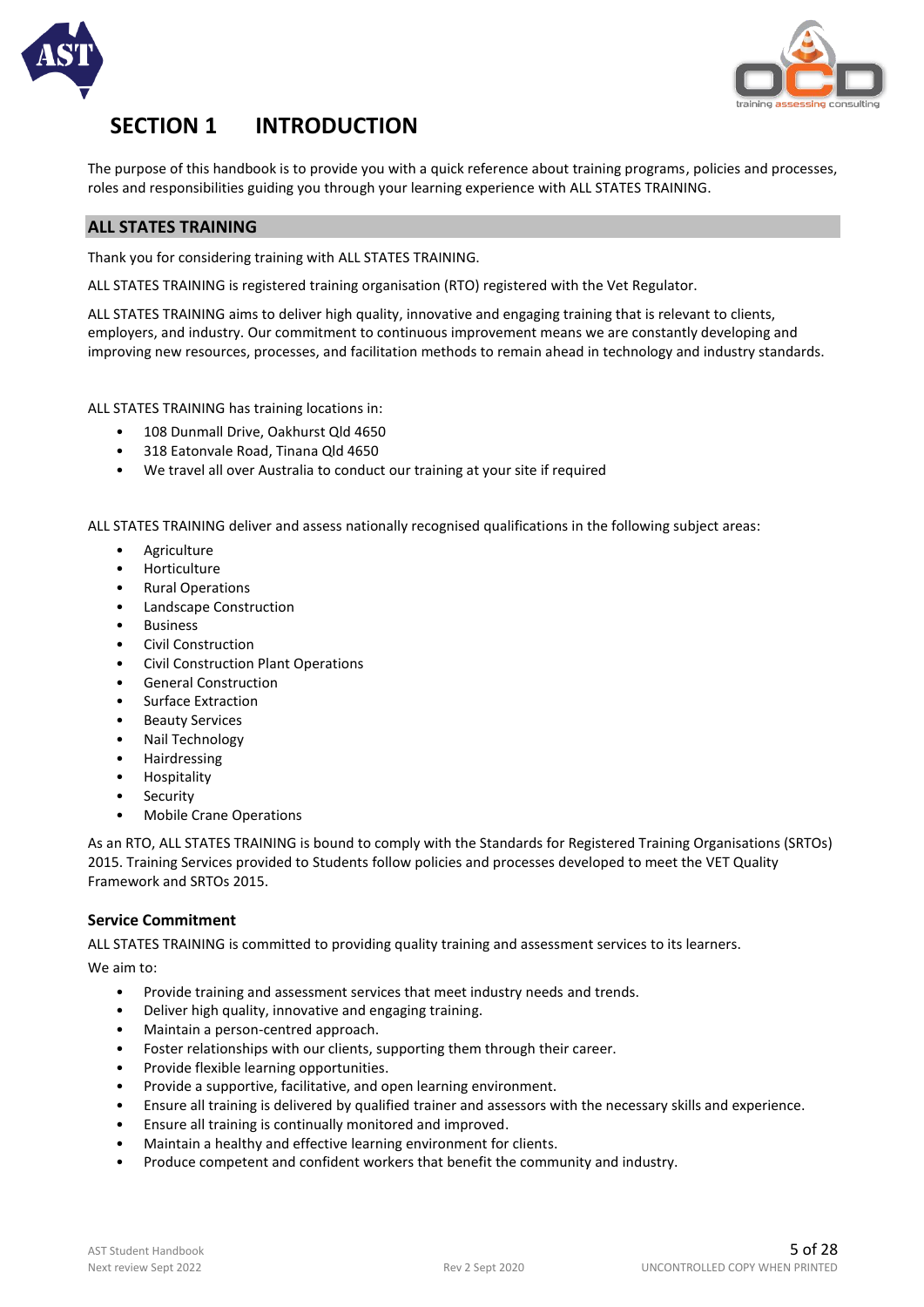



#### **Training Programs**

ALL STATES TRAINING delivers a range of training programs, both accredited and non-accredited, which we conduct as public courses or customised for Students and industry. Our holistic approach ensures clients' needs are met. Accredited programs have been approved by State and /or Commonwealth Government.

#### **Our Code of Practice**

**The following Code of Practice and associated Client Service Standards underpin all aspects of the organisation's operations, including the conduct of every All States Training staff and contractors.**

- *Client selection, enrolment, and induction:* All client selection decisions will follow guidelines set out in Human Rights and Equal Opportunity Legislation. Client enrolments and inductions will be carried out on an individual basis allowing for identification of individual needs.
- *Flexible learning and assessment*: All States Training will offer considerable flexibility in the delivery of learning and assessment services, including customisation of training and assessment materials, flexible modes of delivery, placement of learning within the context of the student's workplace wherever possible and adjustment of assessment tasks to ensure fairness for all students regardless of their situation and needs.
- **4 Marketing:** All States Training will ensure that all marketing is accurate in its description and contain all the details needed by Students to make an informed decision about All States Training's products and services.
- *Information and Materials:* Students and Students will be provided with all the information, materials, and facilities necessary for achieving the agreed training and assessment outcomes.
- **Fees and charges:** Prior to enrolment, All States Training will ensure both the Student and the client understand and agree to fees and charges. Refunds will be considered as per All States Training's Refund Policy.
- *Language, Literacy, Numeracy and Other Special Needs:* All States Training will provide for and support all those with special needs. Where necessary, facilities and extra materials will be supplied to support the learning of these Students.
- **F** Client support: Support will always be available to Students. Calls will be returned within 24 Hours and appointments will be made to suit the client's needs wherever possible. All States Training will also ensure the client has the facilities and correct supervision in place to support the Student.
- *Welfare and Guidance Services:* All States Training will provide welfare and guidance services that offer non-judgmental, confidential support to Students, including accessing qualified counsellors when required
- *Complaints Appeals and Disciplinary procedures:* All States Training will provide fair and equitable processes for dealing with customer complaints and appeals and any disciplinary issues.

#### *Access and Equity*

The purpose of this policy is to ensure that all training and assessment processes are found to be fair and equitable, and provide Students with all the information and facilities necessary for achieving the agreed training and assessment outcomes.

#### *All staff and contractors of All States Training will adhere to this Code of Practice.*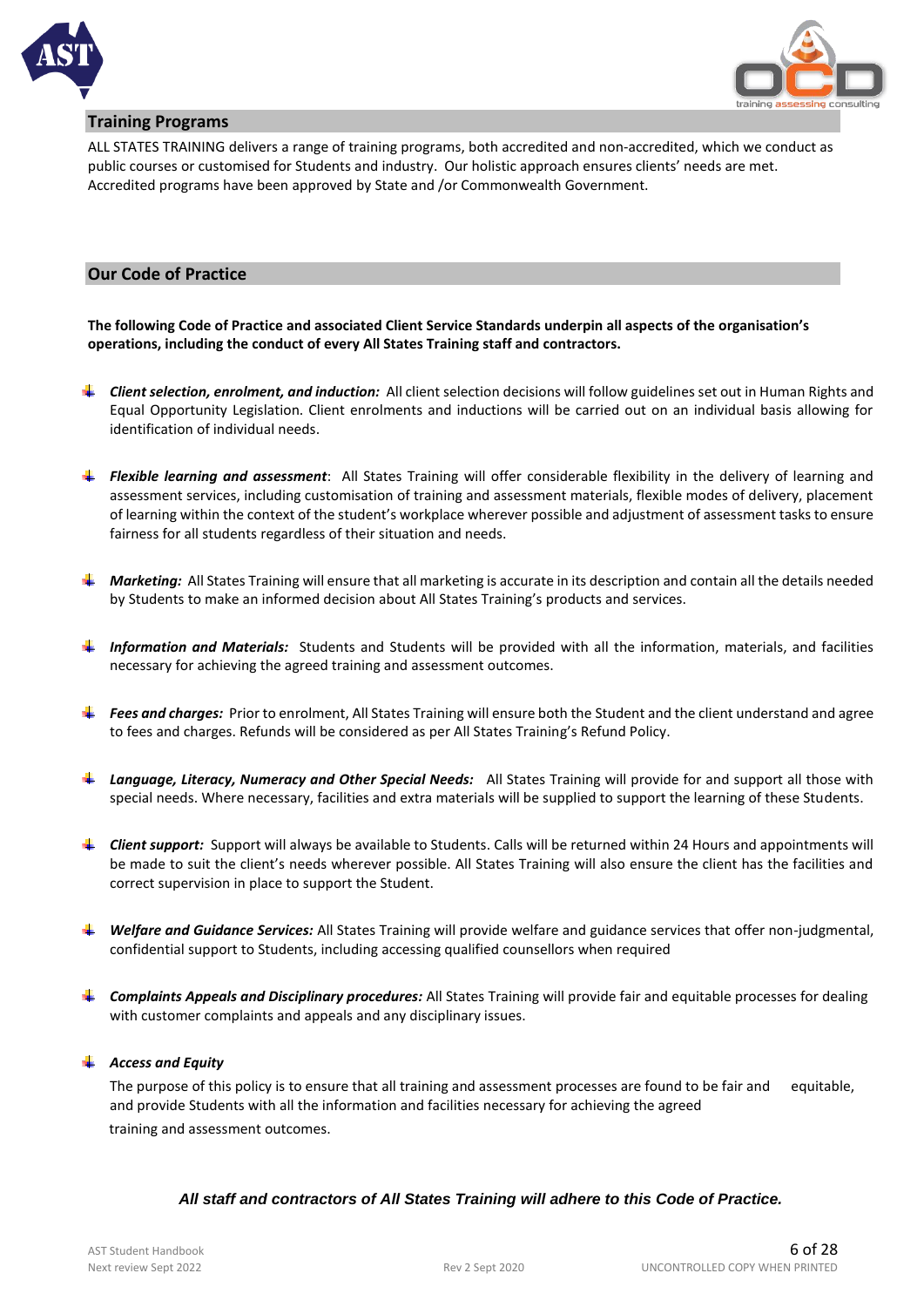



## **SECTION 2 STUDENT RIGHTS AND RESPONSIBILITIES**

ALL STATES TRAINING conducts training courses at various venues to suit Student needs, course type, and learning styles. The following Student etiquette guidelines will help foster a healthy learning environment for all clients.

#### **Assessment**

All assessments must be submitted by the due date. If you are having difficulty completing an assessment, you should discuss it with your trainer/assessor well in advance of the due date. This way the trainer/assessor may be able to offer support or grant additional time. Please note there may be conditions or penalties to gaining an extension.

#### **Assessment malpractice**

Assessment malpractice includes cheating, collusion, and plagiarism.

ALL STATES TRAINING regards the integrity of assessment as critical to its professional responsibilities as an RTO and therefore strives to ensure the assessment processes are not compromised. ALL STATES TRAINING has policies and procedures in place for dealing with assessment malpractice.

• **Cheating -**

All assessments must be 100% your own work. Cheating or the use of another person's work and submitting as your own is cheating and will not be tolerated.

• **Collusion -**

Collusion is the presentation of work, which is the result in whole or in part of unauthorised collaboration with another person or persons. It is your responsibility to ensure that other Students do not have opportunity to copy your work.

• **Plagiarism -**

Copying from a published work (including the internet), without referencing, will not be tolerated. This includes presentation of work which has been copied in whole or in part from another person's work or from any other source such as the Internet, published books, and periodicals. This includes systematic re-wording or changing key nouns and verbs.

You must follow referencing guidelines if you take another person's idea and put it into your own words.

#### **Attendance**

Attendance in training is recorded each day. These records are required for both learning and health and safety reasons. Student attendance in class is paramount to successful completion of learning and assessment outcomes. Students are expected to be in attendance for all training sessions.

It is expected that Students arrive to class on time and remain for the full duration. Should it be necessary for you to leave a class early – you must advise the trainer/assessor before the class commences.

All classroom sessions are designed to provide Students the essential knowledge and skills required for relevant units of competency. It is expected however that Students will undertake additional reading and research.

If you are absent form class, it is your responsibility to catch up on any work missed.

If you are going to be absent from a scheduled class or activity, please advise your trainer/assessor or ALL STATES TRAINING administration personnel. Other arrangements can be made, including self-paced learning or alternative training dates.

#### **Punctuality**

As a courtesy to other learnings and the trainer/assessor, all Students must be punctual throughout the training day, including returning from breaks. Punctuality shows respect and is essential to avoid disruption to other Students and the trainer/assessor.

#### **Behaviour**

Students are always expected to behave appropriately in a mature and professional manner. All Students are expected to take responsibility for their own learning and behaviour during training and assessment. Misconduct will not be tolerated.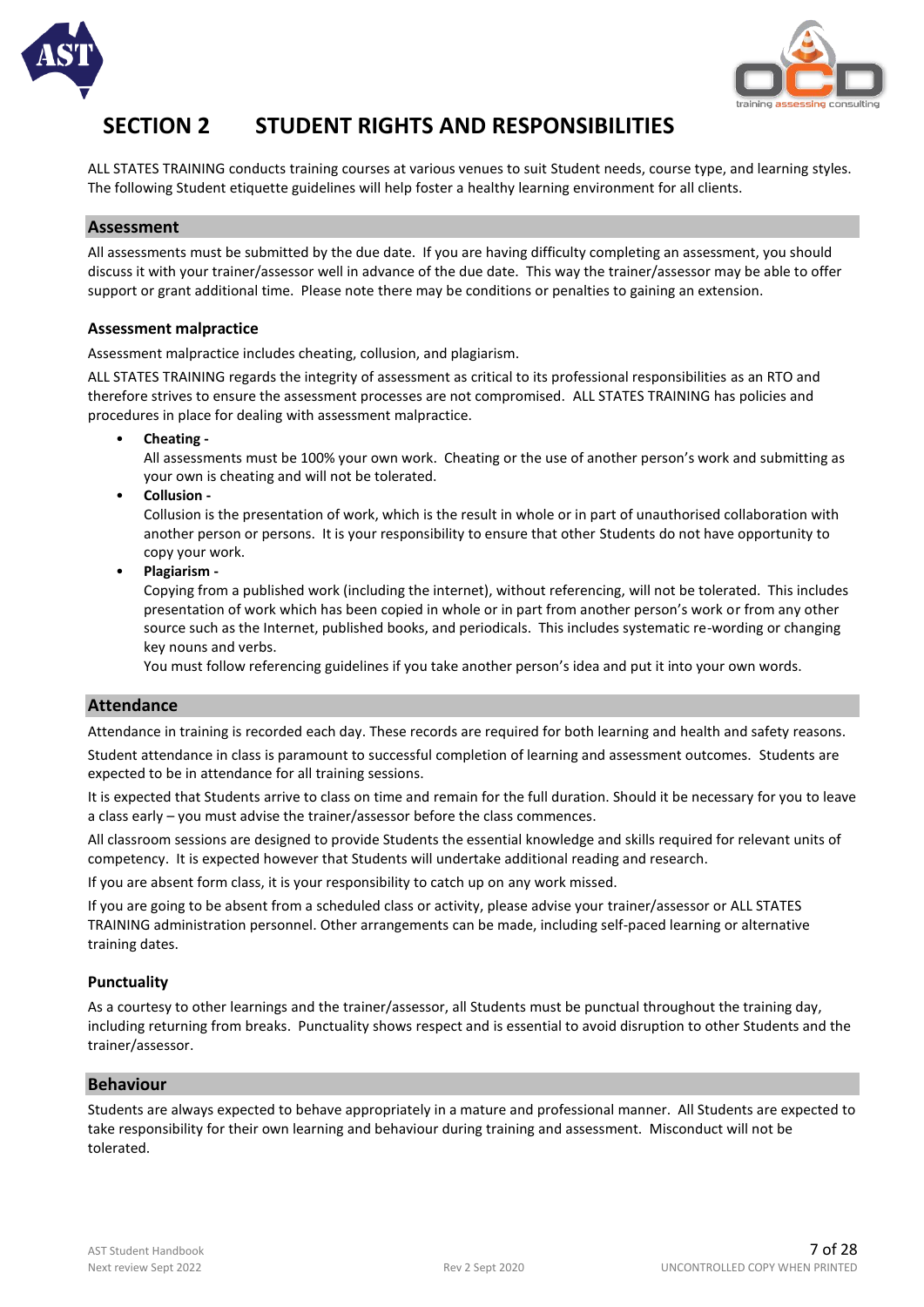



#### **Misconduct includes -**

- Any offensive conduct or unlawful activity (e.g. Theft, fraud, violence, assault).
- Interfering with another person's property.
- Removing, damaging, or mistreating ALL STATES TRAINING property or equipment.
- Cheating/plagiarism.
- Interfering with another person's ability to learn through disruptions during training.
- Breach of confidentiality.
- Inappropriate language.
- Serious negligence, including WHS non-compliance.
- Discrimination, harassment, intimidation, or victimisation.
- Being affected by drugs or alcohol and being unfit to participate in learning activities.

#### **Respect for others**

It is expected that the behaviour of all persons in the learning environment ensure a positive learning experience. Respect for other Students and the trainer/assessor is expected.

ALL STATES TRAINING always retains the right to remove disruptive Students from the training environment.

- You will be expected to treat staff and fellow Students with respect and observe any Student etiquette requirements which appear in this handbook or requested during the course by a trainer/assessor.
- Inappropriate language and actions will not be tolerated.
- Harassment, bullying and intimidation of staff or fellow learners will not be tolerated.
- Treat facilities and equipment with due care and respect.
- You are required to respect the rights of others and treat others in a manner which is fair and nondiscriminatory.

#### **Breaks**

Your trainer will advise of timing for all breaks. Typically, though the following break times have been allocated, however they may vary:

- **1***5* **minutes** duration for Morning and afternoon tea breaks
- *45* **minutes** duration for Lunch breaks

#### **Change of personal details**

Students are required to ensure their personal details recorded with ALL STATES TRAINING are always up to date. Should your circumstances or details change please update your record by contacting our office.

#### **Disciplinary Processes**

ALL STATES TRAINING may implement Student discipline processes should a Student be found to be acting inappropriately, due to misconduct or assessment malpractice.

Any breaches of discipline will result in the person being given a 'verbal warning'.

Further disciplinary processes may include:

- The Student being asked to justify why they should continue to participate in the learning group.
- Suspension from the training room.
- Expulsion from the training room; or
- Expulsion from the Training course.

#### **Dress & Hygiene Requirements**

Students are to be well presented and appropriately dressed during all training. Dress requirements include:

- Neat, comfortable clothing in the classroom environment.
- Appropriate work attire, including personal protective clothing (PPE) for training in workplace or simulated environments.
- Appropriate footwear must always be worn.
- Since you will be working in proximity with others, care with your personal hygiene (clothing, hair, deodorant etc) is requested.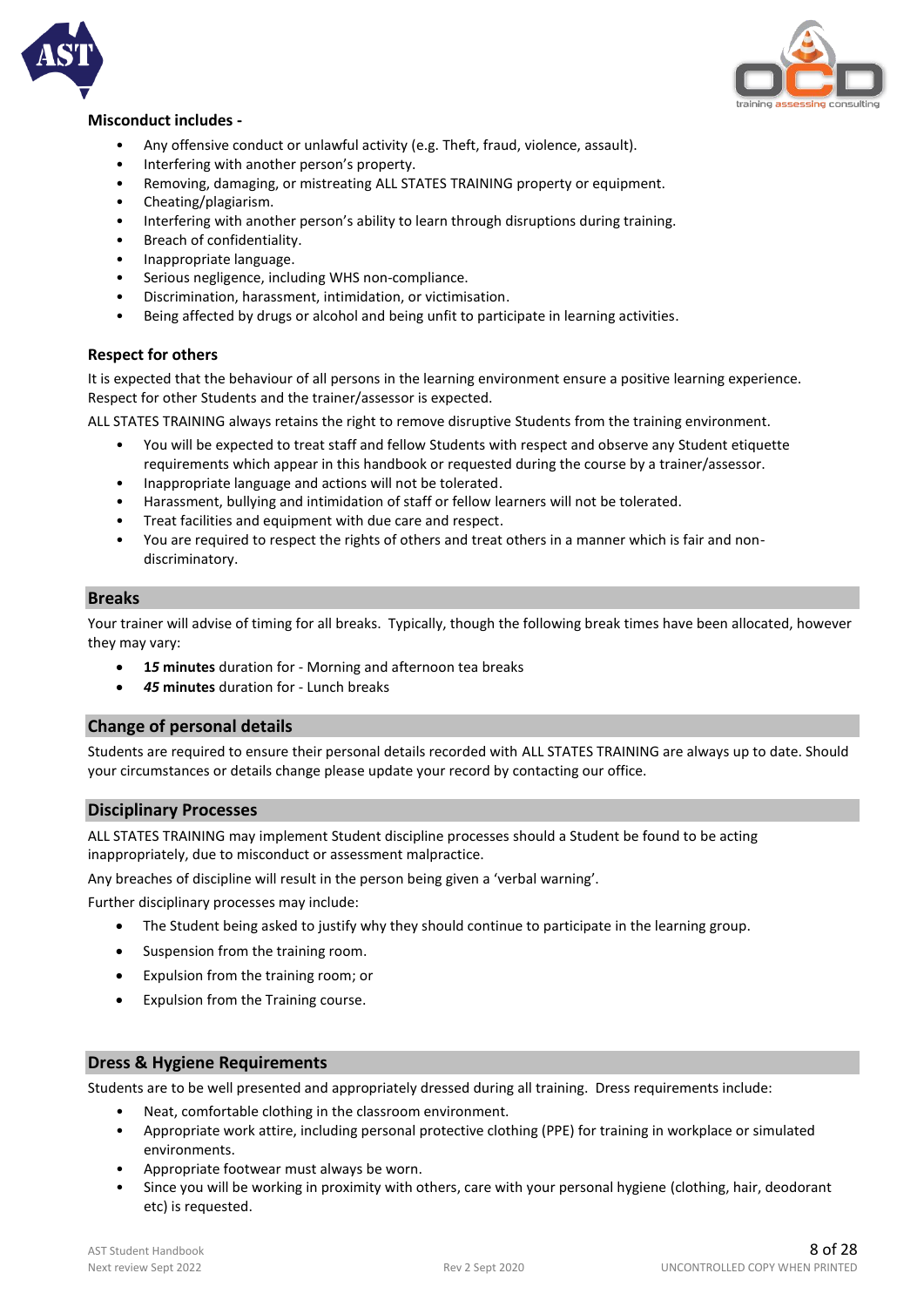

#### **Duty of Care**

Under Workplace Health and Safety legislation, Students have a duty of care to maintain a safe environment for both themselves and their fellow clients.

- Should you be involved in an accident which results in personal injury and/or damage to equipment or facilities, notify your trainer/assessor immediately.
- If you have a personal health condition which may become critical while attending training, please advise us before commencing the course. All information will be treated in strict confidence and is only needed so ALL STATES TRAINING can provide support or treatment should an emergency arise.
- Emergency procedures and exit plans must be followed.

#### **You have a duty to:**

- Protect your own health and safety and to avoid adversely affecting the health and safety of any other person.
- Not wilfully or recklessly interfere or misuse anything provided by ALL STATES TRAINING in the interests of health, safety, and welfare.
- Cooperate with health and safety directives given by staff of ALL STATES TRAINING;
- Ensure that you are not affected by the consumption of drugs or alcohol.

#### **Evaluation and Feedback**

ALL STATES TRAINING values all feedback from Students as it assists us to continuously improve the products and services we offer. Students are encouraged to provide us with feedback, both positive and constructive.

ALL STATES TRAINING has developed some feedback forms for you to provide feedback.

Thank you in advance for your comments.

#### **Learner Support services**

ALL STATES TRAINING understands that there may be times when personal issues may affect your ability to undertake your training. ALL STATES TRAINING has identified several support services for Students who have special needs or require additional support and assistance to undertake or complete their learning.

#### **Mentoring & Guidance**

ALL STATES TRAINING can provide Students with mentoring, coaching, and guidance on course content, as well as effective learning and study techniques.

#### **Centrelink**

Centrelink may be able to assist you in payment for your training. Payments are in many instances in accordance to asset tests and may also be determined based on the number of hours undertaken. These may include:

- Youth allowance
- Austudy payment
- Newstart allowance
- **ABSTUDY**
- CentrePay

You should discuss your own personal circumstances and opportunities with your local Centre link office.

#### **Language, Literacy Numeracy**

Discuss with us your options for further language literacy and numeracy development.

#### **Reading Writing Hotline**

### <http://www.readingwritinghotline.edu.au/> 1300 655 506

#### **Adult Migrant Education**

#### **Public Libraries**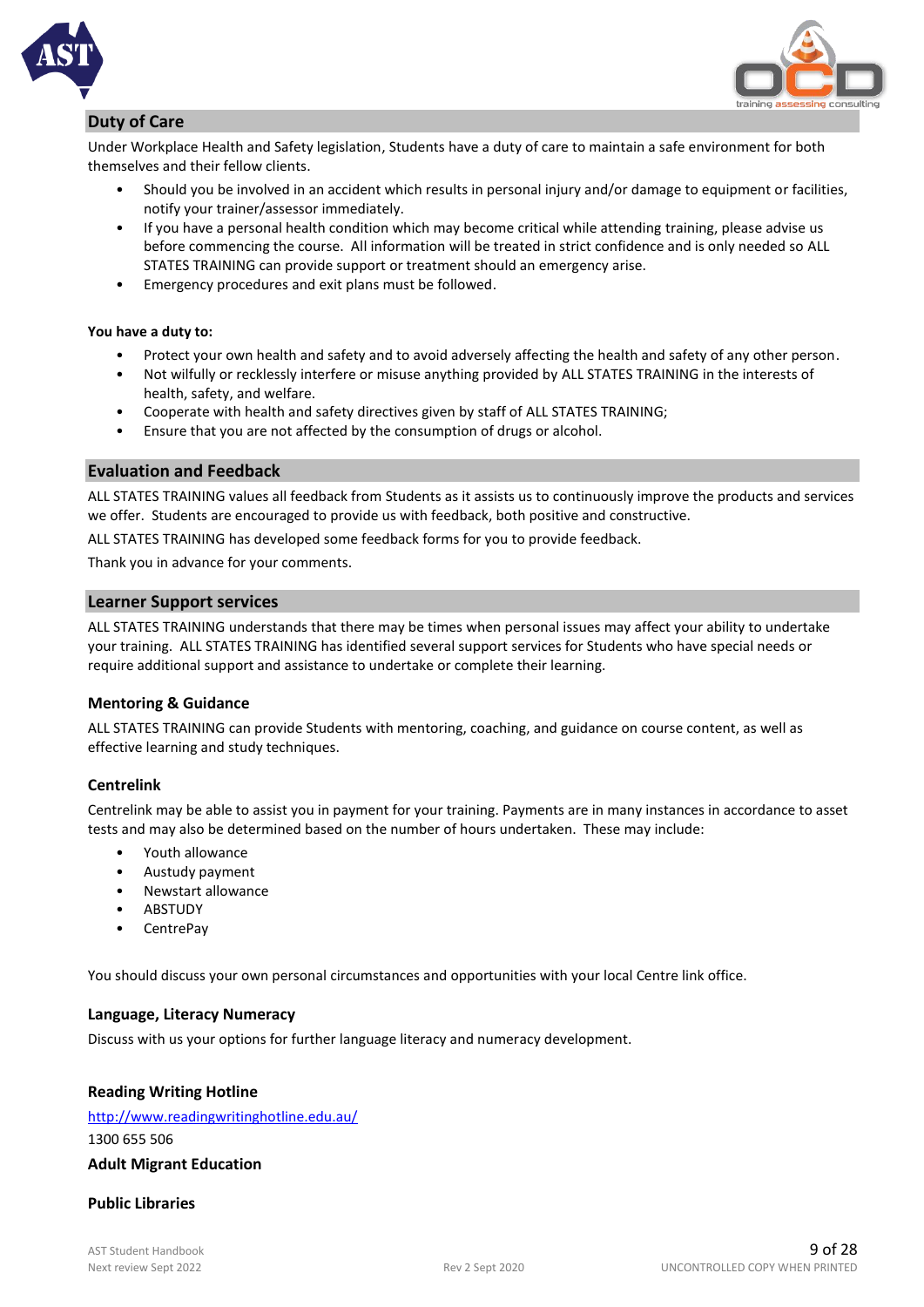



#### **Learning Materials**

Students receive a copy of training and /or assessment materials as part of the course fee. Should you lose or misplace the materials you are provided, additional fees for replacement of materials will be incurred.

#### **Making the Most of your Training**

It is very important to make the most of your training opportunity. Please note it is your responsibility to do this. To optimize your own learning and successful completion, undertake to do the following:

- Attend all training sessions and complete all required reading and learning activities.
- Prepare well in advance of each training session.
- Be a willing participant.
- Work with fellow learners.
- Respect other people's opinions.
- Ensure you have a clear understanding of the assessment requirements.
- Take responsibility for the quality of evidence that you submit to the Assessor.
- Keep track of your progress.
- Complete and submit all assessment on time, tasks using clear and concise language.
- Be willing to contact your trainer/assessor if you do not understand the training activity or assessment task.

#### **Mobile Phones**

**All phones must be turned off** during training, as a courtesy to the Trainer/assessor and other clients. In an emergency where you need to be contacted, please advise your trainer/assessor so that arrangements can be made.

#### **Security**

Do not leave handbags or other valuables unattended. Although the building may be reasonably secure, you are ultimately responsible for your own belongings. ALL STATES TRAINING accepts no responsibility for any belongings which may be stolen or go missing.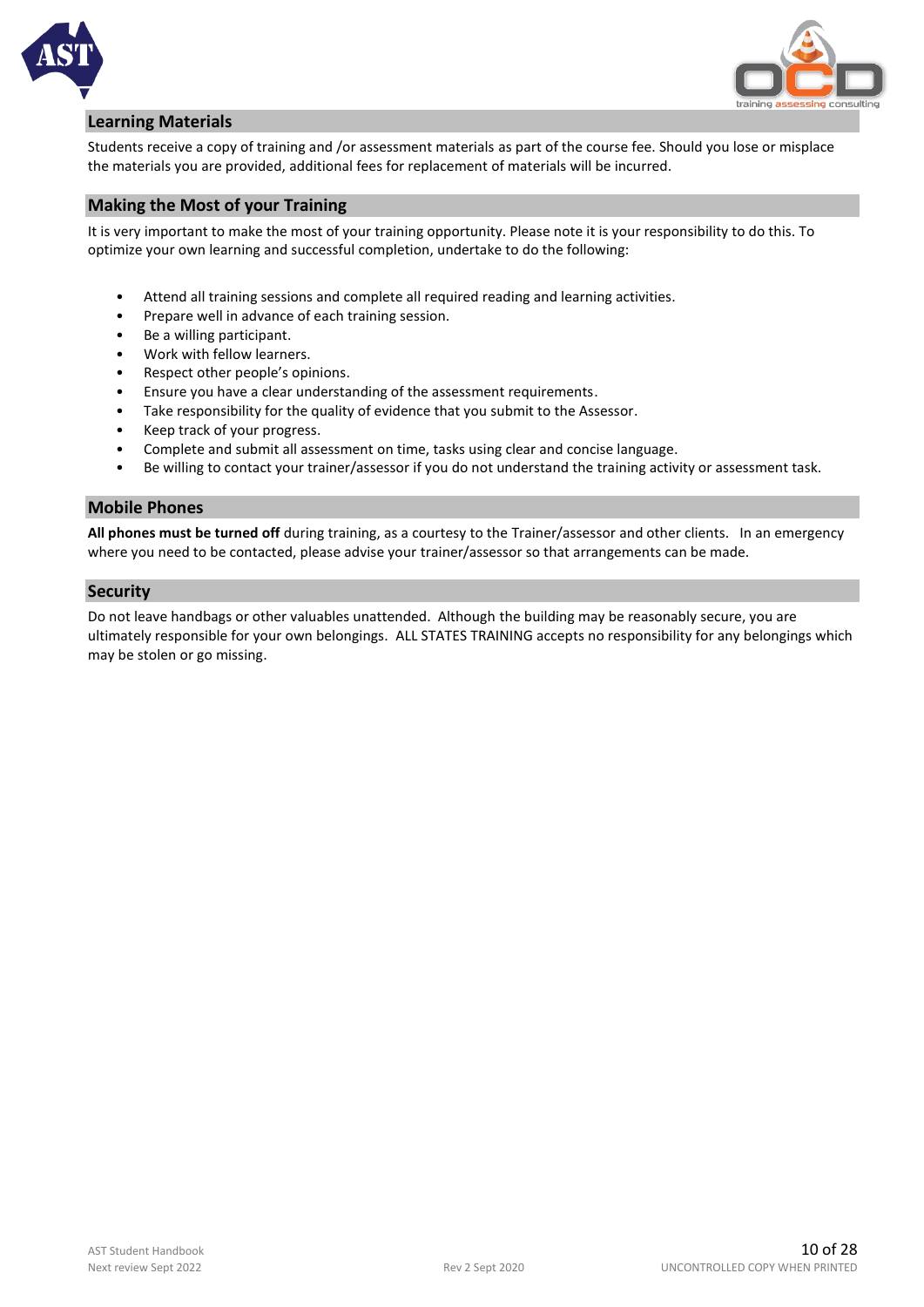



## **SECTION 3 COURSE INFORMATION**

#### **Accredited Training Programs**

Accredited programs are competency based which means that training and assessment focus on the development and recognition of a person's ability to apply relevant knowledge and skills to perform workplace tasks to a specified standard.

The specific skills and knowledge required for a workplace activity are set out in Units of Competency which can be grouped together to formulate the completion of a nationally recognised qualification. Nationally recognised qualifications are outlined in Training Packages. These can be viewed at www.training.gov.au.

Each qualification has a list of employability skills which describe the non-technical skills and competencies that are important for effective and successful participation in the workforce. For each qualification there are specific employability skills listed under the following headings:

- **Communication**
- Teamwork
- Problem solving
- Initiative and enterprise
- Planning and organizing
- Self-management
- Learning
- Technology.

These employability skills will be part of the assessment requirements of a nationally accredited course.

#### **Competency**

It is important to note that the rules and requirements of a Unit of Competency and a qualification are applied to all Students regardless of where they are, or the mode of training delivery provided. You could be a full-time student in a classroom or the workplace, or you could be applying for recognition of the skills and knowledge currently held.

Each Unit of Competency is made up of the following:

- Elements.
- Performance criteria.
- Required knowledge and skills.
- A range of variables.
- Critical aspects of evidence.
- Any pre or co requisites (if applicable).

To be deemed Competent in any Unit of Competency you must be able to provide evidence of the required skills and knowledge to complete work tasks to the standard that is required in the workplace. Skills need to be demonstrated in a range of situations and environments (which could include simulated applications in a learning environment) over a period.

#### **Evidence**

Evidence is the material proof that you have performed the specified competency or task to the required standard. Your evidence requirements will be determined by the Unit of Competency, employability skill requirements, industry expectations, Government regulations, and your qualifications and current experience. Evidence can take many forms and you will be required to present more than just one piece of evidence.

Assessment tools that we will provide to you set out the exact requirements for evidence for each unit/module.

Examples of evidence could include one or more of the following:

- Specific assessments tasks set by your Assessor
- Observation reports
- Certificates and awards
- Examples of work completed or special projects
- Current licenses
- Position descriptions and performance reviews
- Third party reports
- Question responses
- Tests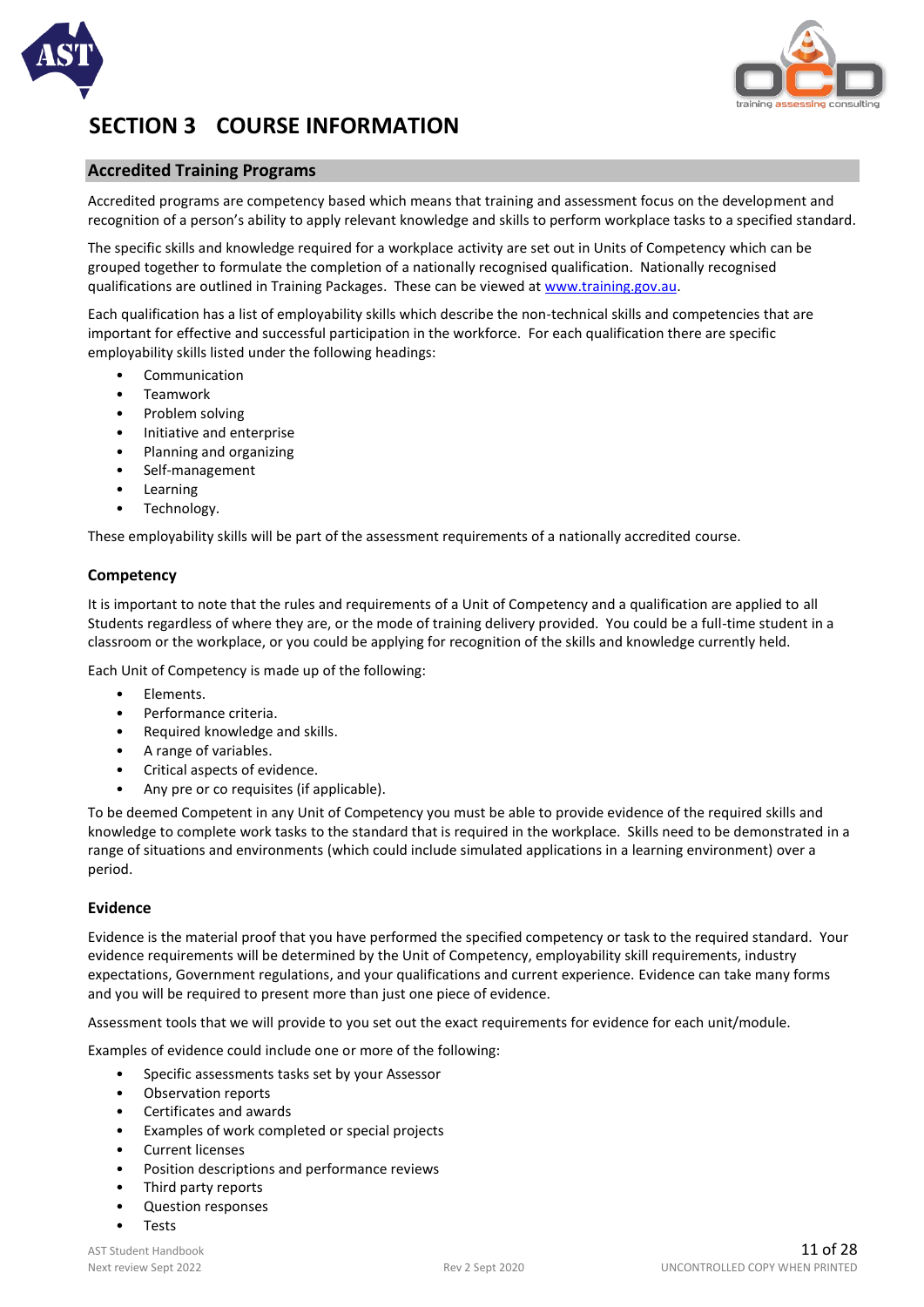



Your evidence must also demonstrate the following:

- That you can do the job or task to the required standard
- Understand why the job should be done in a way
- Handle unexpected issues or problems
- Work with others 'in a team'
- Do more than one thing at a time, e.g. perform the task and be aware of the occupational health and safety requirements
- Know the workplace rules and procedures

#### **Assessment**

Assessment is in integral part of your learning if you wish to complete successfully and gain certification.

The assessment process will be explained at orientation and throughout your program. Assessors will also be available to you if you have any questions.

Assessment is the process of collecting evidence and making judgement on whether competency has been achieved to confirm that an individual can perform to the standards expected in the workplace and as expressed in relevant competency standards.

Throughout the training program you will be assessed to see if you have gained the necessary skills and knowledge to achieve the qualification. Your trainer/assessor is required to ensure that the assessment tasks you undertake meet the national principles of assessment and rules of evidence (see below for more information).

Various assessments tasks /activities may be involved including, but not limited to:

- Observation of performance.
- Assignments.
- Written activities.
- written / oral questioning.
- oral presentations.
- workplace performance
- projects
- case studies.
- role plays/ simulations.
- demonstration of skills.
- online assessments.
- portfolio of evidence.

Certification will only be given to Students who successfully complete all assessment requirements for a course.

ALL STATES TRAINING is required to meet stringent quality requirements in the conduct of all assessments.

The ALL STATES TRAINING has carefully constructed and developed assessment resources to meet these quality requirements, as well as be user friendly to clients.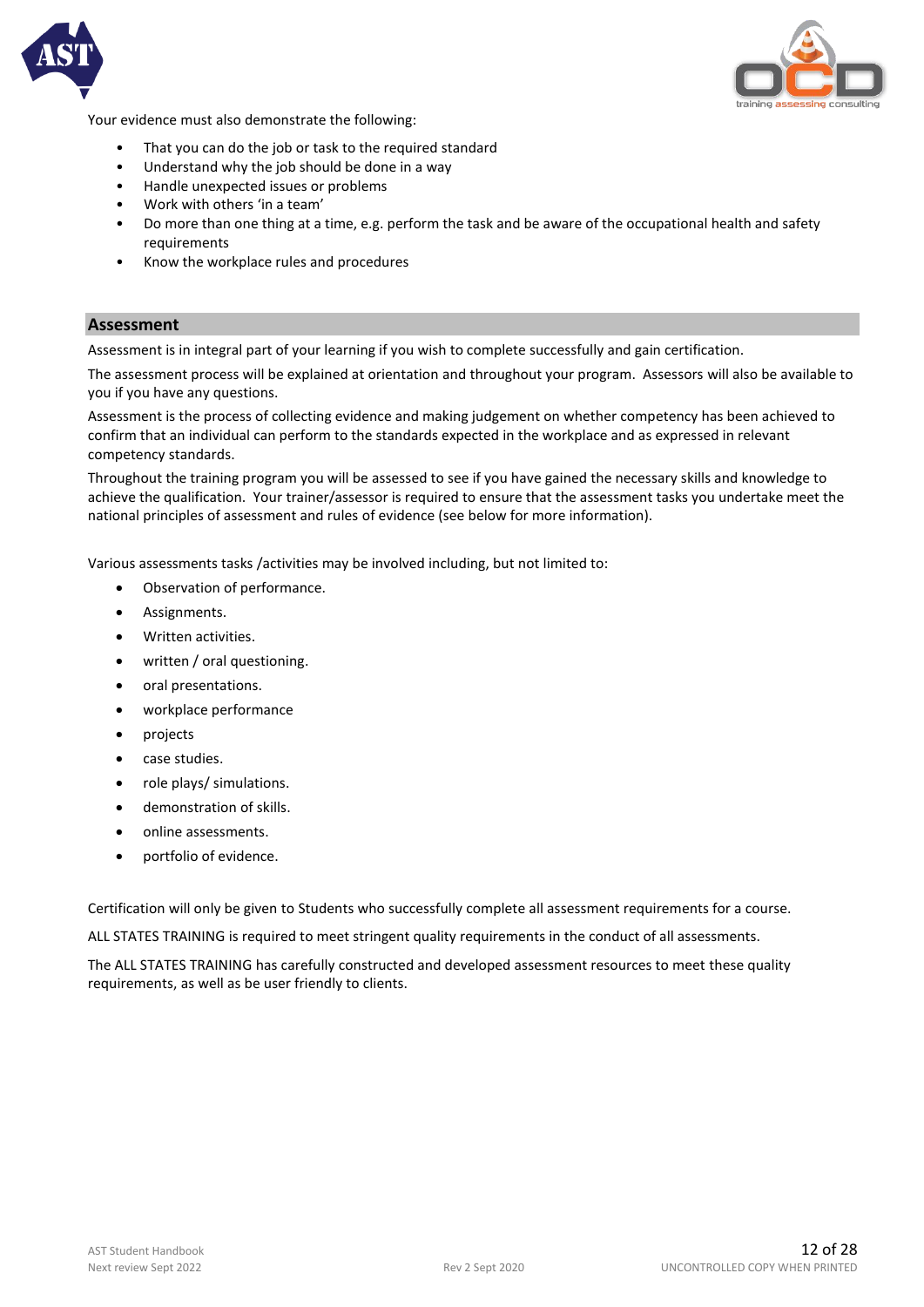



#### **Principles of Assessment**

Assessments will be conducted in accordance with the following principles of assessment.

| Valid           | Any assessment decision of the RTO is justified, based on the evidence of<br>performance of the individual learner.                                                                                                                                                                                                                                                                                                                                                                                                                                                                                                        |  |
|-----------------|----------------------------------------------------------------------------------------------------------------------------------------------------------------------------------------------------------------------------------------------------------------------------------------------------------------------------------------------------------------------------------------------------------------------------------------------------------------------------------------------------------------------------------------------------------------------------------------------------------------------------|--|
|                 | Validity requires:                                                                                                                                                                                                                                                                                                                                                                                                                                                                                                                                                                                                         |  |
|                 | Assessment against the unit/s of competency and the associated<br>assessment requirement covers the broad range of skills and<br>knowledge that are essential to competent performance.<br>Assessment of knowledge and skills is integrated with their practical<br>$\bullet$<br>application.<br>Assessment to be based on evidence that demonstrates that a learner<br>could demonstrate these skills and knowledge in other similar<br>situations; and<br>Judgement of competence is based on evidence of learner<br>performance that is aligned to the unit/s of competency and<br>associated assessments requirements. |  |
| <b>Reliable</b> | Evidence presented for assessment is consistently interpreted and assessment<br>results are comparable irrespective of the assessor conducting the<br>assessment.                                                                                                                                                                                                                                                                                                                                                                                                                                                          |  |
| <b>Flexible</b> | Assessment is flexible to the individual learner by:                                                                                                                                                                                                                                                                                                                                                                                                                                                                                                                                                                       |  |
|                 | Reflecting the learner's needs.<br>$\bullet$<br>Assessing competencies held by the Learner no matter how or where<br>$\bullet$<br>they have been acquired; and<br>Drawing from a range of assessment methods and using those that<br>$\bullet$<br>are appropriate to the context, the unit of competency and<br>associated assessment requirements, and the individual.                                                                                                                                                                                                                                                    |  |
| Fair            | The individual learner's needs are considered in the assessment process.                                                                                                                                                                                                                                                                                                                                                                                                                                                                                                                                                   |  |
|                 | Where appropriate reasonable adjustments are applied by the RTO to<br>consider the individual learner's needs.                                                                                                                                                                                                                                                                                                                                                                                                                                                                                                             |  |
|                 | The RTO informs the learner about the assessment process, and provides the<br>learner with the opportunity to challenge the result of the assessment and be<br>reassessed if necessary                                                                                                                                                                                                                                                                                                                                                                                                                                     |  |

#### **Rules of Evidence and Assessment**

ALL STATES TRAINING is required to ensure that all evidence provided by clients, as proof of their competency, meets the following "rules of evidence".

| <b>Valid</b>      | The assessor is assured that the learner has the skills, knowledge, and attributes<br>as described in the module or unit of competency and associated assessment<br>requirements. |
|-------------------|-----------------------------------------------------------------------------------------------------------------------------------------------------------------------------------|
| <b>Sufficient</b> | The assessor is assured that the quality, quantity, and relevance of the<br>assessment evidence enables a judgement to be made of a learner's<br>competency.                      |
| <b>Authentic</b>  | The assessor is assured that the evidence presented for assessment is the<br>learner's own work.                                                                                  |
| Current           | The assessor is assured that the assessment evidence demonstrates current<br>competency. This requires the assessment evidence to be from the present or<br>the very recent past. |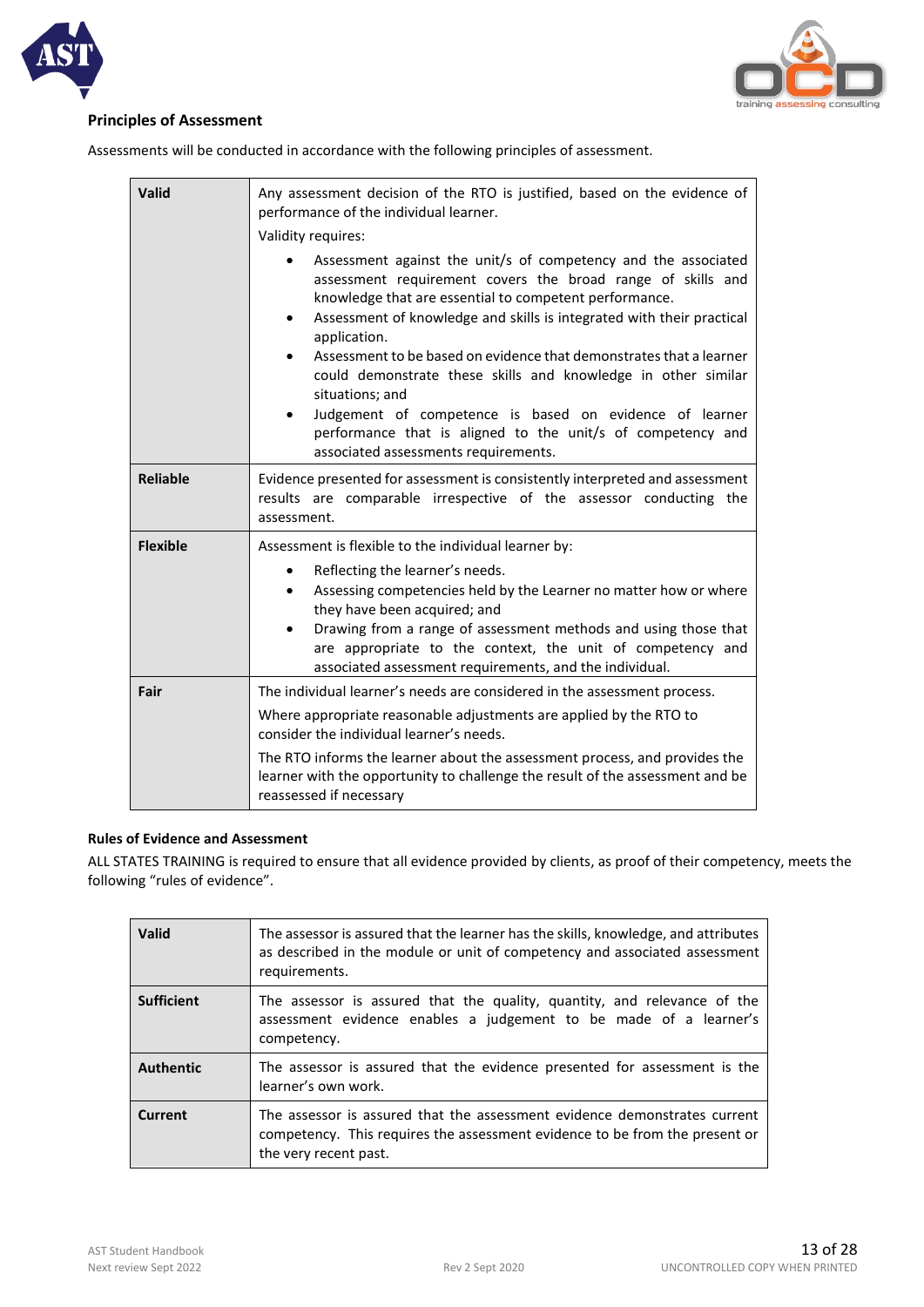



#### **Course Assessment**

There will be assessment tasks set for each course regardless of the learning mode. Assessment activities and expectations will be explained to clients and are outlined within learner / assessment resources.

Many courses require assessment to be completed after the course, as workplace performance is essential in competency-based learning.

#### **Presentation of Assessments/ Assignments**

- All assessments should be typed.
- Handwritten assessments are accepted; however, handwriting must be clear and easy to read.
- If you are mailing an assignment, it must be received by the due date. ALL STATES TRAINING does not accept responsibility for any lost assignments. **Please ensure you keep a copy of your assignment prior to submission.**
- All assignments are registered as they are received.
- We endeavour to assess all assessments within 15 working days of receipt.
- Students are entitled to one resubmit assessments. If the re-submissions are still deemed NYC, Students may be offered the opportunity to re-submit at a fee. No further re-submits are allowed. Students must re-enrol in the course again, paying the full course fee of the day.

#### **Assessment results**

Results of assessment are provided to Students as soon as is practical. These results are available by contacting our office. Assessment results are always confidential and will not be given to any other party unless a written request signed by the Student is received in advance.

#### **Reasonable adjustments**

Students with disabilities are encouraged to discuss with ALL STATES TRAINING any 'reasonable adjustments' to learning and assessment processes which they consider would be necessary or assist them in the performance of their studies.

Careful consideration will be given to any requests for reasonable adjustment of this nature, and, where reasonably practicable, such adjustments will be made. There may however be circumstances where it will not be reasonable or reasonably practicable for the ALL STATES TRAINING to accommodate or where other adjustment may be more appropriate. Reasonable adjustments cannot compromise the integrity of competency-based training and assessment.

#### **Extensions for Assessment**

It is expected that all assessment tasks are handed in on the due date. Should you require additional time to complete an assessment you must communicate with your assessor and apply for an extension.

#### **Certificates**

#### **Types of Certification**

In general, four types of certificates are issued by ALL STATES TRAINING. Certificates can only be awarded by ALL STATES TRAINING in accordance with our approved qualification scope.

- **Qualification** issued under the Australian Qualification Framework (AQF) for nationally recognised training. Full qualifications can only be issued once the Student has been deemed competent across all the relevant units of competency making up the qualification.
- **Record of Results –** accompanies a qualification issued under the Australian Qualification Framework (AQF) for nationally recognised training. This document supplements the qualification listing all units of competency achieved for the qualification.
- **Statement of Attainment (SOA)**  issued under the Australian Qualification Framework (AQF) for nationally recognised training. Issued when a Student is deemed competent in a unit or a cluster of units of competency. Minimum achievement for a SOA is one unit of competency. You can request a SOA at any time during your training.
- **Statement of Attendance (SOAT)** for non-nationally recognised training. Issued when a Student attends a short course which is not within the Australian qualifications framework (AQF). To receive a Certificate of Attendance, the Student must have a satisfactory attendance rate.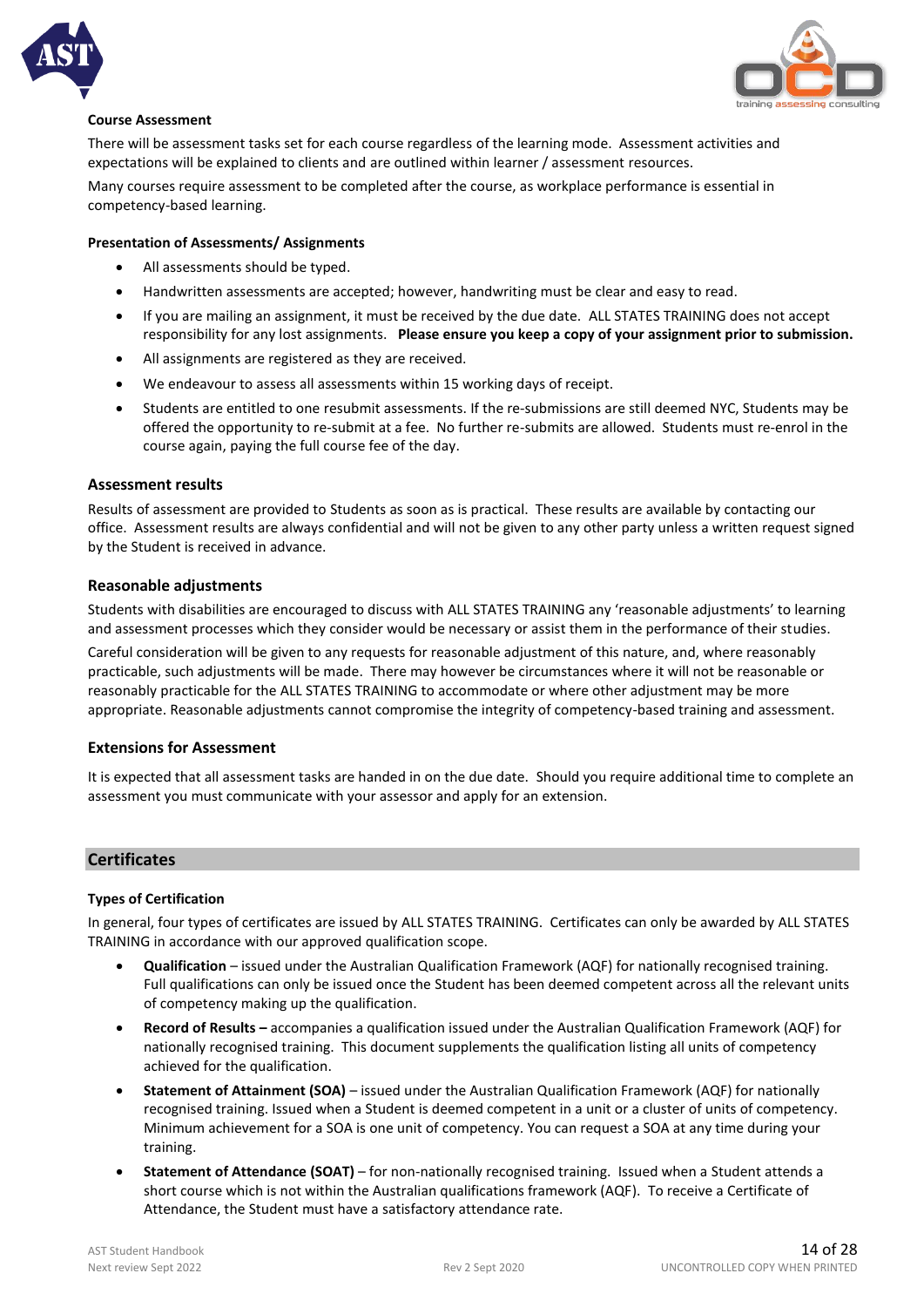



Certificates will be emailed to students at their nominated email address as shown in their Enrolment form. The onus is on the Student to ensure their address details are correct.

Certificates will not be sent to other parties, without the expressed prior written permission from the client. Duplicate or replacement copies of certificates incur a fee.

#### **Course Delivery**

ALL STATES TRAINING ensures the following resources are in place:

- Trainer/assessors and Assessors with appropriate qualifications, and experience.
- Course materials appropriate to the methods of delivery and assessment requirements.
- All necessary copyright authorisations.
- Appropriate equipment and facilities.

Training and assessment methods used by ALL STATES TRAINING meet specific quality requirements and are chosen to best suit the unit of competency, while giving consideration to the learning style of the client. The provision of training often includes a blended approach with a combination of on and off-the-job methods.

Several delivery methods will be used throughout the training to help you achieve the necessary skills. Learning is a partnership that involves participation from all involved.

Delivery methods may include, but are not limited to:

- Practical demonstrations
- audio/visual presentations
- group participation/ discussions
- trainer/facilitator instruction
- practical activities
- self-paced activities
- individual projects
- workplace based training
- case studies

#### **Flexible Delivery**

Flexible delivery focuses on learning rather than teaching and to provide the best possible learning experience for the client. This means that the Student has greater control over what, when and how they learn.

ALL STATES TRAINING offers various forms of delivery to accommodate the varying needs of clients. Modes of delivery available for most courses include classroom (face-to-face) environment, workplace –based, correspondence, on-line, Recognition of Prior Learning (RPL) or a combination of these.

#### **Language, Literacy and Numeracy**

Each Training Package sets a minimum requirement in language, literacy, and numeracy skills of participants, with which the ALL STATES TRAINING must abide.

ALL STATES TRAINING makes appropriate concessions for language, literacy, and numeracy issues of Students where these concessions do not compromise the requirements of the relevant Training Package and the integrity, equity and fairness of assessment.

Where there are entry requirements for courses e.g. literacy in English and numeracy, these are clearly stated in preenrolment and enrolment information.

Advice is given to all Students on appropriate actions if there is a need to update literacy and numeracy skills. ALL STATES TRAINING can assist in providing this additional development prior to completing your enrolment into vocational skills.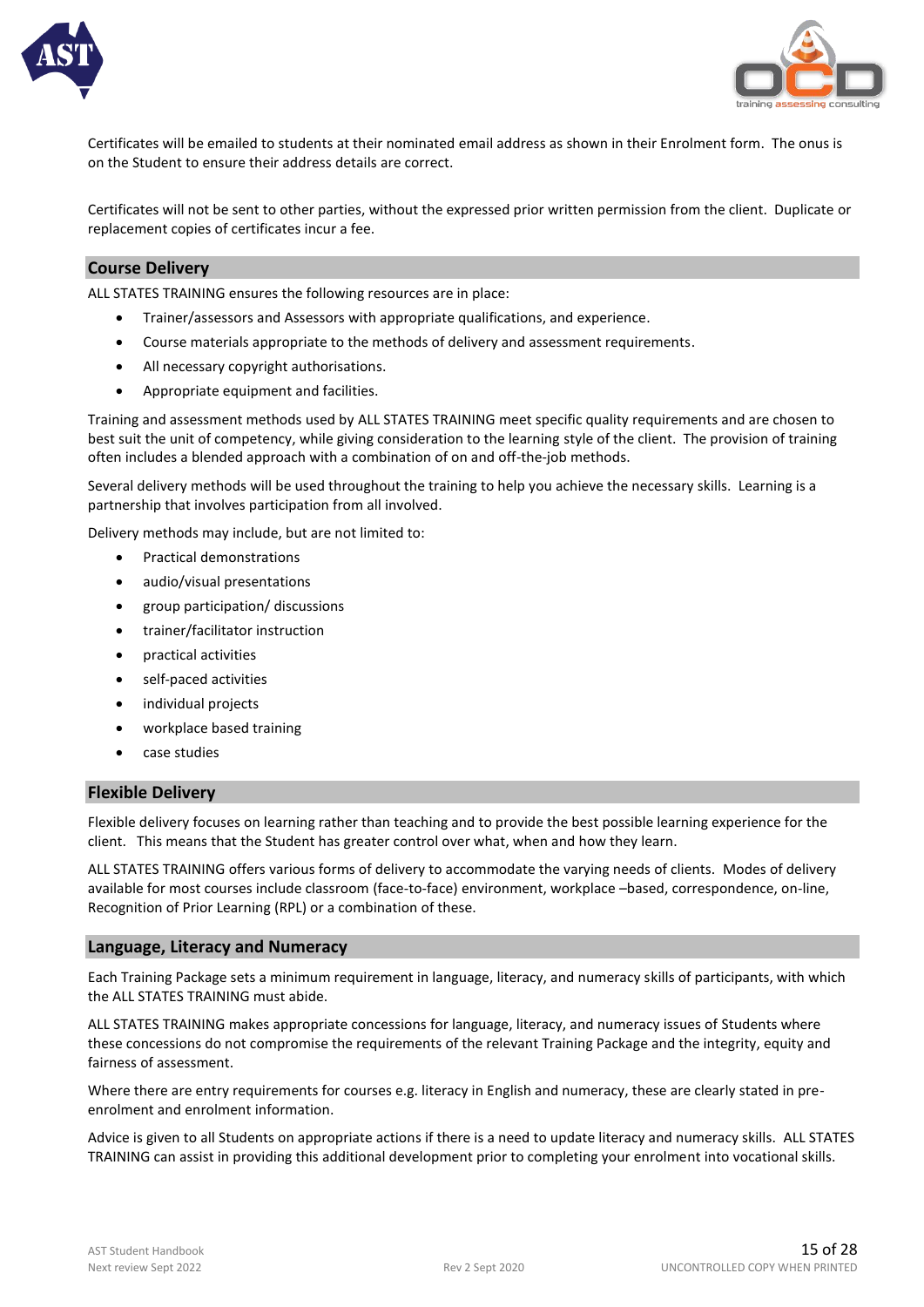

#### **Recognition**



Recognition is the collective term and includes:

- Recognition of prior learning (RPL);
- Recognition of current competency (RCC);
- Credit transfer (CT); and
- Mutual Recognition (MR).

All Students have the opportunity to apply for recognition. This means that you can submit evidence for a Unit(s) of Competency and have it assessed by a qualified Assessor without completing the training.

ALL STATES TRAINING believes that no learner should be required to undertake a unit of competency for which they are already able to demonstrate satisfactory achievement of the performance outcomes, as stated in the endorsed training package or nationally recognised course.

ALL STATES TRAINING always aims to maximise the recognition of a learner's prior skills and knowledge whilst maintaining the integrity and standards of the defined learning outcomes of the specific qualification or course of study. Students who consider they already possess the competencies identified in all or part of any course/qualification offered by ALL STATES TRAINING may seek recognition.

If you think you have the necessary knowledge and skills to match a Unit(s) of Competency or a qualification at the required standard you need to contact our Office on 07 4123 0415 who will provide the information you need to complete an application.

#### **Recognition Process**

Recognition is a method of assessing if you have evidence of competency for a particular unit of competency that you are enrolled in. It is important to remember that Recognition is an **assessment process** not an assumption of competence.

Recognition is the determination, on an individual basis, of the competencies obtained by a Student through:

- previous formal training
- work experience, and/or
- life experience.

Recognition therefore determines the subsequent advanced standing to which the students entitled in relation to a course/qualification. The main focus of Recognition is what has been learned rather than how, where or when it was learned. Recognition focuses on both the demonstration of competence and the currency of that competence to industry standards.

It is important to note, the onus is on the Student to document and present evidence to justify a claim for recognition and present their case to the satisfaction of the Assessor.

Any documents that you provide to support your claim of competency must be the originals rather than copies. Your original documents will be photocopied and handed back to you. It is also expected that any evidence submitted is your own and if any part of the work is the work of others, that this is formally acknowledged and advised.

#### **Recognition Decision**

Regardless of the type of evidence that you submit, Assessors must be confident that the evidence meets the following criteria:

- Full requirements of the Unit of Competency(s);
- Any Regulatory requirements;
- Authenticity That it is your own evidence and can be authenticated;
- That you can perform the competency consistently and reliably;
- Is at the standard expected in industry and set out in the Australian Qualification Framework (AQF);
- Sufficiency There is sufficient evidence to make a judgment.

ALL STATES TRAINING is committed to ensuring that all judgments made by Assessors against the same competency standards are consistent. Your Assessor will examine the evidence that you present and then make a judgment on that evidence which will be either:

- Competent (C) you have been deemed competent against all the requirements of the Unit/s of Competency
- Not Yet Competent (NYC) you have not yet demonstrated competency to all requirements.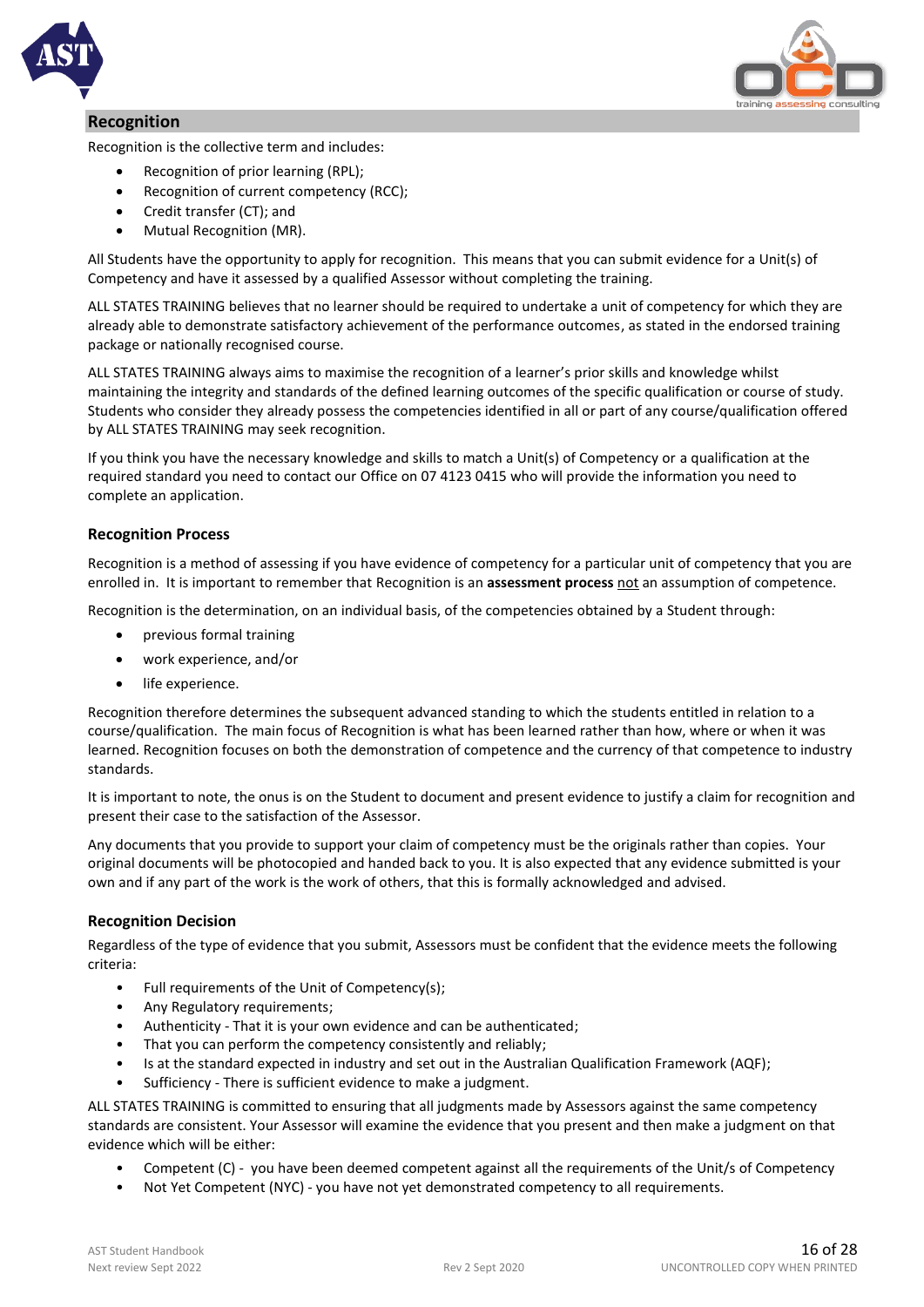



Your assessor will advise you what you can do if you receive a NYC for your assessment task. If you are deemed NYC in your initial assessment, you are allowed a second attempt. However, if you are deemed NYC in the second attempt, you will be required to re-enrol. Please talk to your assessor if you have any concerns.

For further information on Recognition, please see ALL STATES TRAINING Recognition policy.

#### **Mutual Recognition**

ALL STATES TRAINING recognises the AQF qualifications and Statements of Attainment issued by other Registered Training Organisations (RTOs). This is commonly referred to as Mutual Recognition or Credit Transfer. Mutual recognition is applicable when a Statement of Attainment or qualification provided by a Student has the same national competency codes as those that form part of the training and assessment program within which the Student is enrolled or is intending to enrol. Students are required to formally apply for Mutual Recognition. With Mutual Recognition students are not required to undertake learning in the unit/s again, the Student is exempt.

#### **Special Needs**

Students intending to enrol for training with the ALL STATES TRAINING are requested to advise us if they have any physical or other impairment (e.g. English language, literacy or numeracy difficulties, dyslexia, etc) which may adversely affect their ability to successfully undertake training and assessment, prior to enrolment.

Students with disabilities or impairments are encouraged to discuss with the Director any 'special needs' and/or 'reasonable adjustments' to the study environment which they consider are necessary or would assist them in the performance of their studies.

The Director, in collaboration with the client, will assess the potential for the student to successfully complete the training which may include flexible delivery options to optimise the ease and benefit of the client's learning.

#### **Trainer and Assessors**

Our Trainer/Assessors are qualified, dedicated professionals who have current industry experience and qualifications. Their industry experience is always current by participating in professional development activities, therefore giving our students the best practical industry experience. At AST we deliver nationally accredited qualifications, on-line, in-person, and in the workplace. When you study with AST, your Trainer/Assessor will be always there to assist you throughout your course. Our trainers deliver their training in a way that students will enjoy.

#### **Third Party Arrangements**

Where AST has a partnership arrangement with another Registered Training Organisation (RTO) or Trainer and Assessor(TA) to deliver an assess training programs on behalf of AST, AST is required to monitor how the training and assessment is carried out and how each learner is supported and progresses through the training program.

All learners will be advised, before enrolment, if their training program is being delivered and assessed by a third party as required under the Standards for Registered Training Organisations.

Third Party Arrangements require the organisation delivering and assessing the training program to apply AST's policies, procedures, Assessment tools and abide by a comprehensive partnership contract that is monitored by AST.

Should the Third Party fail to meet the requirements and standards applied in the partnership arrangement, all learners will be transitioned to AST who will provide training and assessment services directly to the learner.

#### **Replacement Certificates/Statement of Attainment/Cards**

If you require any replacement certificates/statements of attainment, please contact our office. Please note an administration fee of \$55.00 including GST may be applicable for the certificate reissue, an email copy is \$10.00 including GST. If you have lost your card the replacement fee is \$30.00 including GST. There is a Replacement form that needs to completed and photographic ID supplied due to privacy.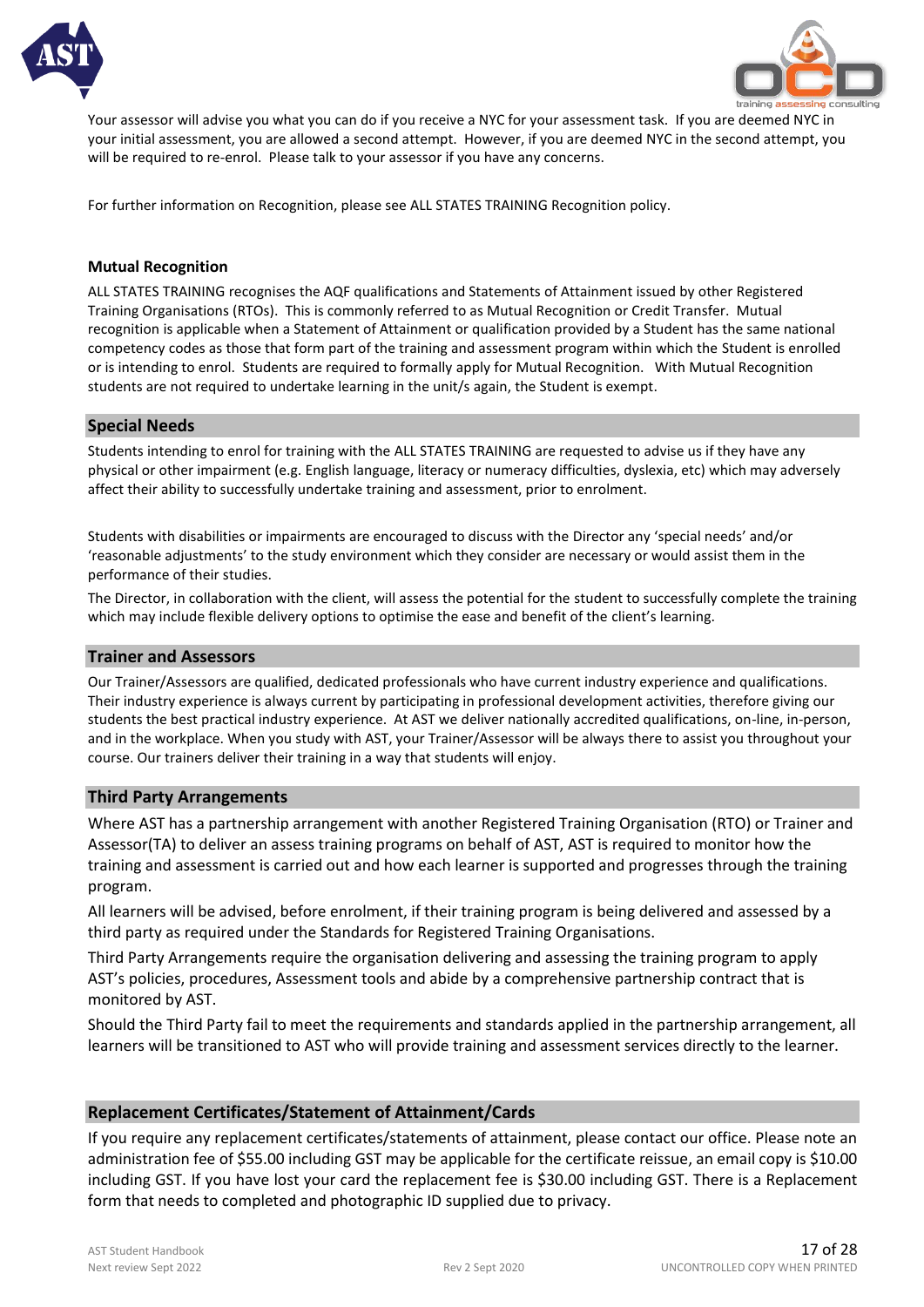

## **SECTION 4 POLICIES**



#### **Access and Equity**

ALL STATES TRAINING is committed to promoting, encouraging, and valuing equity and diversity with respect to its Students and to providing them with a positive learning environment to achieve success. ALL STATES TRAINING will ensure services offered are provided in a fair and equitable manner to all clients, free from bias.

ALL STATES TRAINING abides by equal opportunity principles, providing access to the benefits of training and assessment to all Students regardless of gender, sex, pregnancy, race, marital status, sexuality, age, family/carer responsibilities, culture, linguistic background, disability, transgender, political conviction or religious belief.

All Students have equitable access to training resources and facilities, support services and information, trainer and assessors, learning and assessment materials and opportunities.

For further information, see ALL STATES TRAINING Access & Equity Policy.

#### **Appeals**

ALL STATES TRAINING ensures that Students have access to a fair and equitable process for appeals against assessment decisions. An appeals and reassessment process is an integral part of all training and assessment pathways leading to a nationally recognised qualification or Statement of Attainment under the Australian Qualifications Framework (AQF).

- Students have the right to lodge an appeal against an assessment decision if they feel they were unfairly treated during an assessment, and/or where they feel the assessment decision is incorrect and they have grounds for an appeal.
- The principles of natural justice and procedural fairness are adopted at every stage of the appeal process.
- The appeals policy is publicly available, via ALL STATES TRAINING website.
- The appellant can provide detail of their appeal either verbally and/or in writing.
- All appeals must be lodged within 7 calendar days of the date of the assessment result notification to the client.
- If the appeals process fails to resolve the appeal or the appellant is not satisfied with the outcome of the appeal, the matter will be referred to an independent third party for review, at the request of the appellant. All costs incurred for the third party review will be advised to the appellant.
- Every appeal is heard by a suitably qualified independent assessor or panel, who will be asked to make an independent assessment of the application.
- All appeals are acknowledged in writing and finalised as soon as practicable.
- ALL STATES TRAINING may charge a fee for the appeals process where an external assessor is engaged. Should this be the case, all costs incurred will be advised to the appellant.
- If the appeal will take in excess of 60 calendar days to finalise ALL STATES TRAINING will inform the appellant in writing providing the reasons why more than 60 calendar days are required. The appellant will also be provided with regular updates on the progress of the appeal.
- ALL STATES TRAINING strives to deal with appeal issues as soon as they emerge, in order to avoid further disruption or the need for a formal complaint process.
- All appeals will be handled 'In-Confidence' and will not affect or bias the progress of the participant in any current of future training.

#### **Grounds of appeal**

Valid grounds for an appeal against an assessment decision (where the trainee feels the assessment decision is incorrect) could include the following:

- The judgement as to whether competency has been achieved and demonstrated was made incorrectly,
- The judgement was not made in accordance with the Assessment Plan.
- Alleged bias of the assessor;
- Alleged lack of competence of the assessor;
- Alleged wrong information from the assessor regarding the assessment process;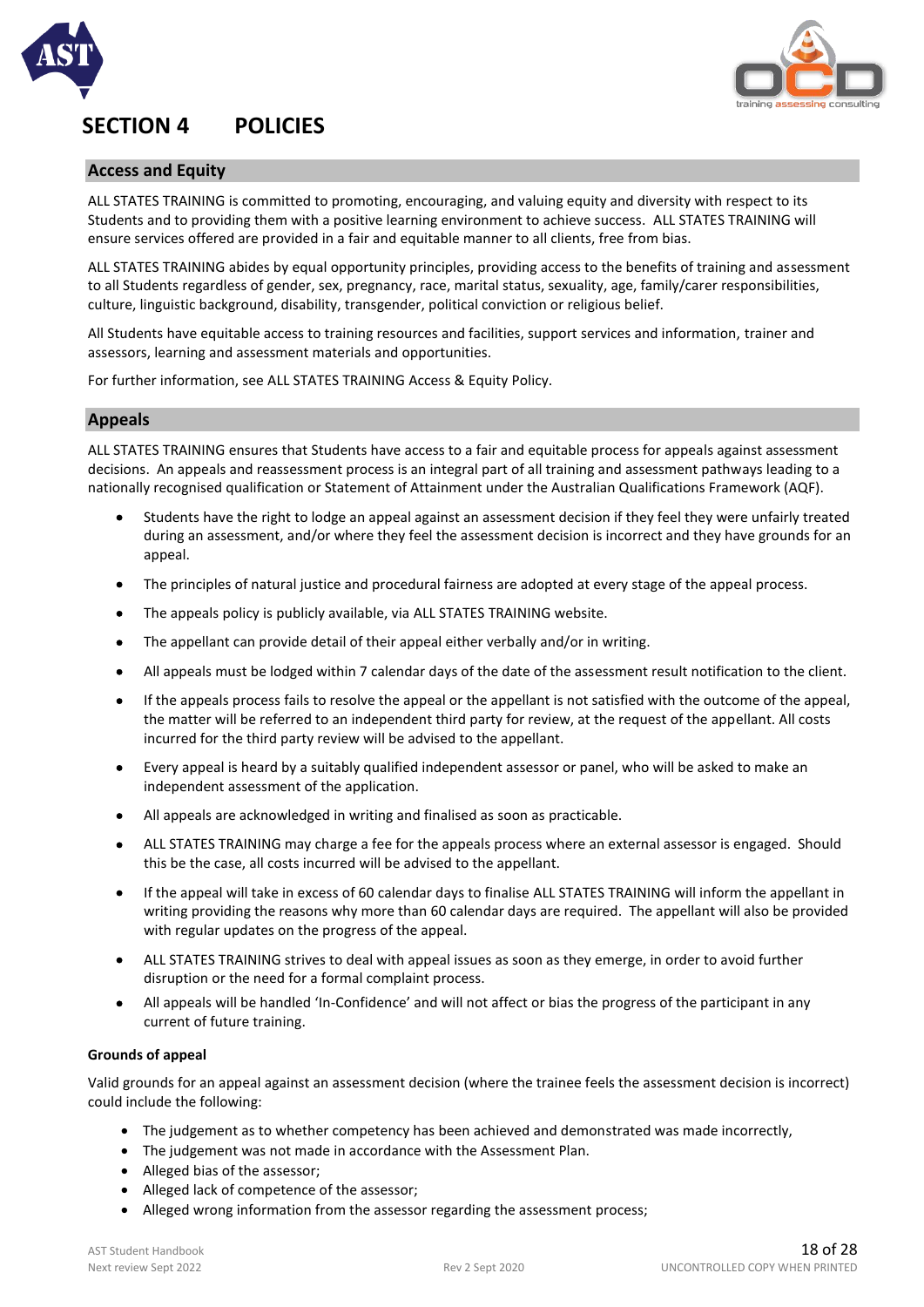



- Alleged inappropriate assessment process for the particular competency;
- Faulty or inappropriate equipment; and/or
- Inappropriate conditions.

#### **Appeal Outcomes**

Appeal outcomes may include:

- a) Appeal is upheld; in this event the following options will be available:
	- i. The original assessment will be re-assessed, potentially by another assessor.
	- ii. Appropriate recognition will be granted.
	- iii. A new assessment shall be conducted/arranged.
- b) Appeal is rejected/ not upheld; in accordance with ALL STATES TRAINING assessment policy the student will be required to:
	- i. undertake further training or experience prior to further assessment; or
	- ii. re-submit further evidence; or
	- iii. submit/undertake a new assessment

For further information, see ALL STATES TRAINING Appeals Policy.

#### **Student Enrolment**

To enrol in a training program simply do so by contacting the Administration Office on 07 4123 0415 and we will send out an enrolment form and the information flyer about the course. Simply complete an Enrolment form and send to us, either by email or post.

Enrolments must be received no later than 24 hours prior to the course commencement. Enrolments will be considered tentative until payment or purchase order has been received.

Once we receive your enrolment an interview will be scheduled. At this interview you will do the following:

- Discuss the course in detail
- Discuss undertaking a training program
- Establish whether you are eligible for government funding (if available)
- Confirm the fees you will have to pay
- Complete a language literacy numeracy test to determine your learning needs
- Be informed about the requirements of a police/working with children check or other licences
- Confirm the date of the mandatory orientation session

#### **Tentative Enrolments**

Should enrolment numbers reach maximum, and another person wishes to enrol on a course where there is a tentative enrolment, ALL STATES TRAINING will contact the tentative booking for payment confirmation or forfeiture of the tentative booking.

#### **Enrolment Confirmation**

All Students receive a letter/email to confirm their enrolment. Written confirmation will outline relevant details, such as venue, date, and course duration and any other course requirements that need to be met.

#### **Student Selection**

ALL STATES TRAINING conducts recruitment of Students always in an ethical, fair and responsible manner using various methods.

ALL STATES TRAINING is committed to ensuring that all student selection processes are fair, equitable and consistent with workplace performance, competency level and the Training Package requirements. Therefore selection into a training program is based upon the applicant:

- satisfying appropriate funding body entry criteria,
- meeting any pre-requisite qualifications or work experience, and
- meeting any age requirements that may be in place for a particular course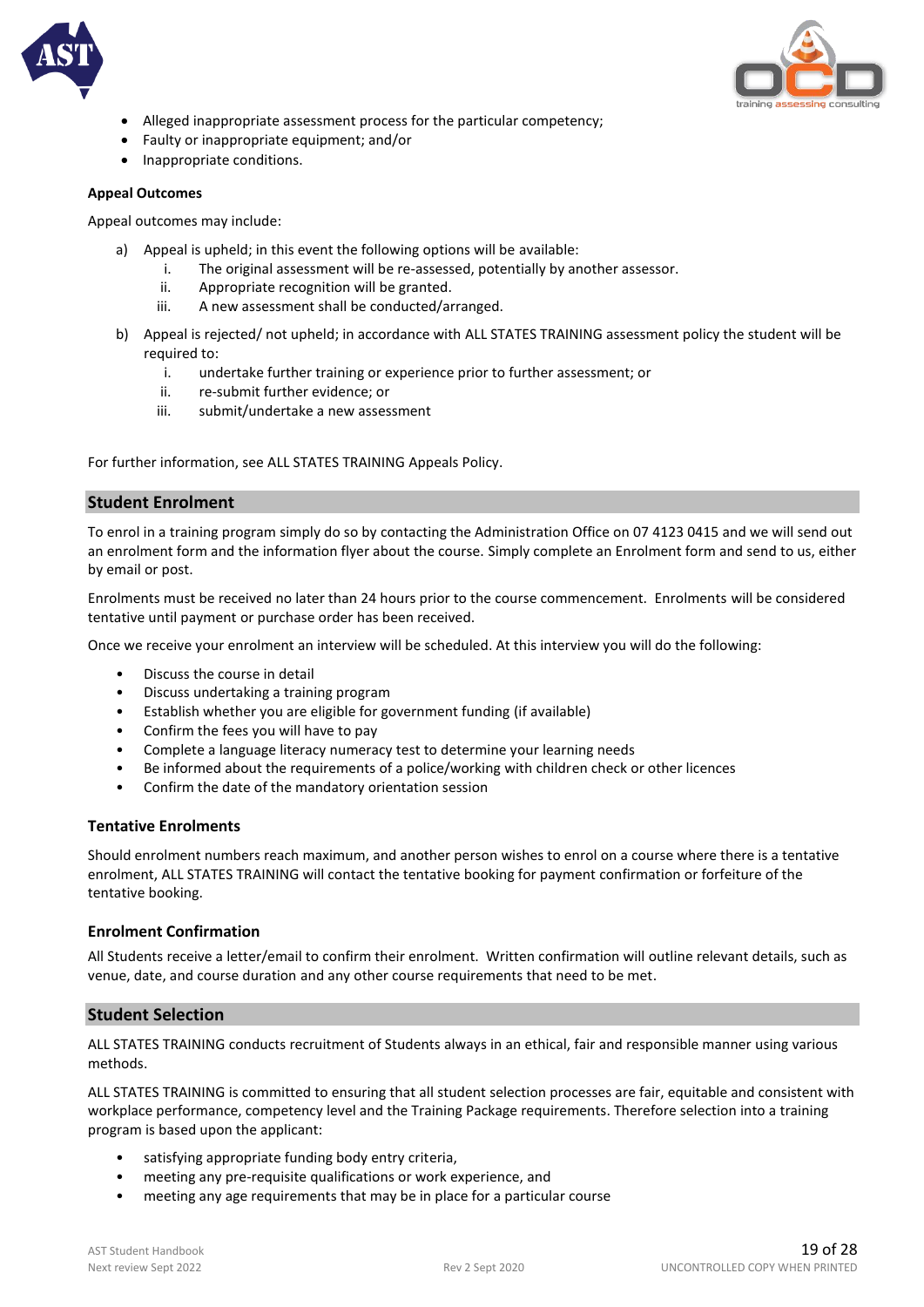



Student enrolments are subject to availability of places on the training program. This is based on the maximum number of participants who can be accommodated, given room capacity, type of course, learning structures, student needs etc.

If a training program is fully booked at the time the student enquires about enrolment into that particular training program they will either be placed on a "reserve" list or offered a place on a date where there are vacancies. Students on a "reserve" list are given priority should a place become available. Enrolments are strictly on a first-in, first-served basis. Students must have the appropriate level of language, numeracy and literacy.

ALL STATES TRAINING shall ensure that any applicants who do not meet entry requirements are advised of any appropriate pre entry training they may take to meet eligibility criteria.

#### **Unique Student Identifier (USI)**

A USI is required by all persons undertaking nationally recognised training in Australia. It allows learners to link to a secure online record of all qualifications gained regardless of the provider. This system was implemented by the Australian Government in 2015.

As an RTO training and assessing Nationally Recognised Training, AST cannot issue Certificates of Qualification or Statements of Attainment where there is no USI registered for the learner.

As part of our Enrolment process, therefore, you are requested to provide your USI. If you do not have a USI, please visit the website:<https://www.usi.gov.au/students/create-your-usi> for more information to create your USI.

#### **Student Records**

ALL STATES TRAINING maintains an individual student file for every student who undertakes any form of training and assessment with us. This file contains records regarding your personal details provided to us, any training and assessment undertaken and completed. This file is available to you.

In accordance with Privacy laws and confidentiality requirements, your file is kept in a locked cupboard. Only those ALL STATES TRAINING personnel who need to have access to your file for training and assessment purposes can access it.

No other person/student can and will have access to your personal student file without your prior written permission.

If you would like access to your personal records simply contact DIRECTOR.

#### **Complaints**

ALL STATES TRAINING has a fair and equitable process for dealing with student complaints.

All Students have the right to express a concern or problem they may be experiencing when undergoing training. The following is an outline of the Complaints Policy.

#### **Principles**

- Complaints are treated seriously and dealt with promptly, impartially, sensitively and confidentially.
- Complaints will be resolved on an individual case basis, as they arise.
- All Students have the right to express a concern or problem and/or lodge a complaint if they are dissatisfied with the training and assessment services that they have been provided (including through a third party) or the behavioural conduct of another learner.
- All complaints are acknowledged in writing and finalised as soon as practicable.
- The complaint resolution procedure is based on the understanding that no action will be taken without consulting the complainant and respondent, using a process of discussion, cooperation and conciliation.
- The rights of the complainant and respondent will be acknowledged and protected throughout the complaint resolution process, including the conduct of separate interviews initially.
- In the interest of confidentiality, the number of people involved in the resolution process will be kept to a minimum.
- Final decisions will be made by the Director ALL STATES TRAINING or an independent party to the complaint.
- The complaint resolution procedure emphasises mediation and education while acknowledging that in some instances formal procedures and disciplinary action may be required.
- If the complaints process fails to resolve the complaint or the complainant is not satisfied with the outcome of the complaint the matter will be referred to an independent third party for review, at the request of the complainant. All costs incurred for the third party review will be advised to the complainant.
- If the complaint will take in excess of 60 calendar days to finalise ALL STATES TRAINING will inform the complainant in writing providing the reasons why more than 60 calendar days are required. The complainant will also be provided with regular updates on the progress of the complaint.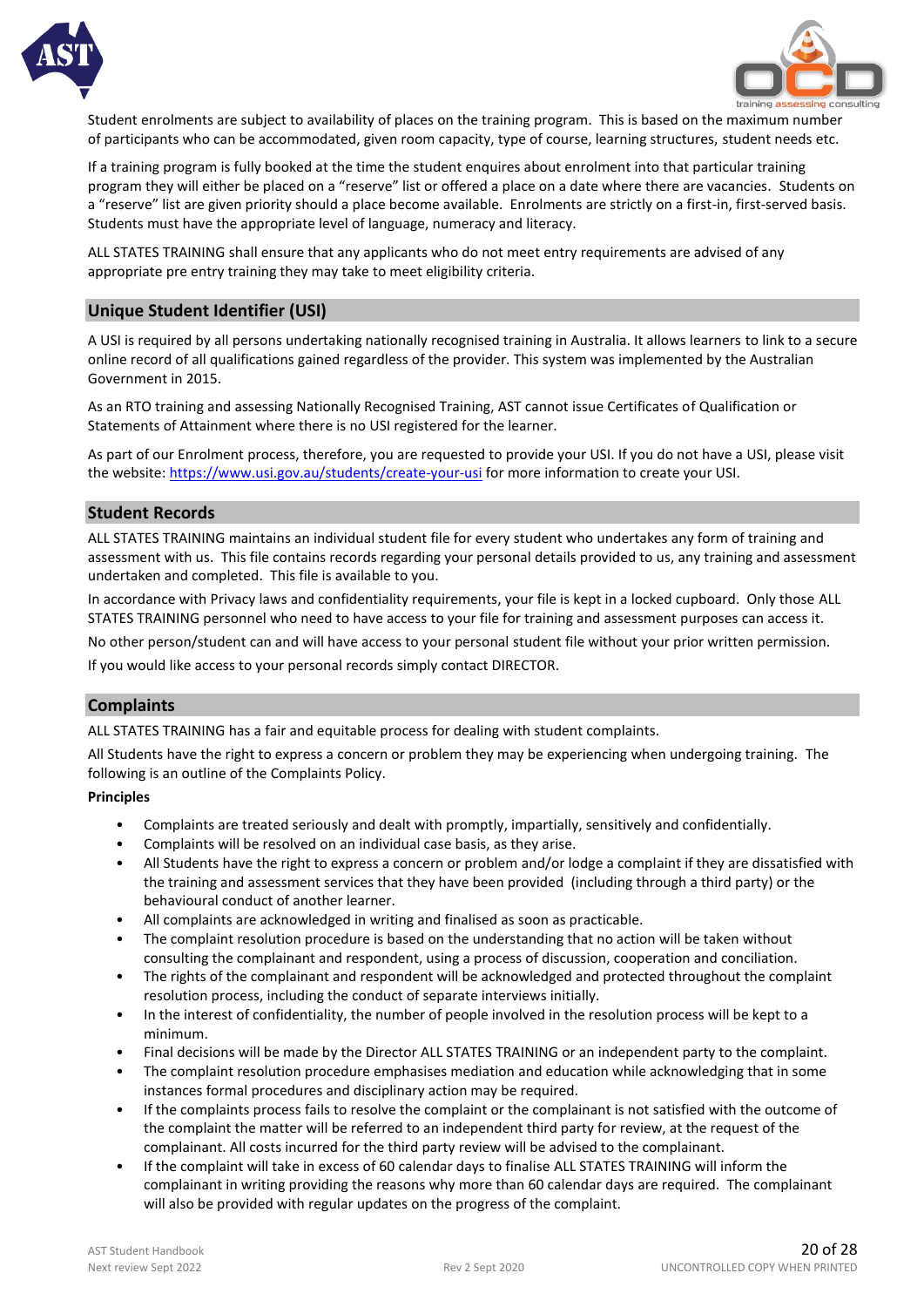



- Victimisation of complainants, respondents or anyone one else involved in the complaint resolution process will not be tolerated.
- All complaints will be handled as Staff-In-Confidence and will not affect or bias the progress of the student in any current of future training. The rights of the complainant and respondent will be acknowledged and protected throughout the complaint resolution process.

#### **Lodging a Complaint**

Should you wish to lodge a complaint, a formal or informal approach should be made by the student to the trainer /assessor/DIRECTOR.

The student completes a Complaints Form to commence the process.

For further information, see ALL STATES TRAINING Complaints Policy.

#### **Course Fees**

ALL STATES TRAINING has developed a fair and equitable process for determining course fees, refunds and payment options. Information about fees and charges may be obtained by contacting AST. A number of factors will determine how much your course will cost such as:

- The training program you wish to study;
- Course duration;
- Study load and mode (full time, part time, face-to-face, online etc.);
- Any credits that may be applied through direct credit transfer;
- Any course funding available;
- Your eligibility for subsidies or concessions

Course fees will be discussed prior to enrolment with you and/or the F (such as your employer, guardian, school, etc.) who will be paying the course fees.

#### **Payment of GST**

Where a student is enrolled in a course which is offering nationally recognised units of competency or a whole qualification, the course fees attached to this enrolment will be exempt from the payment of GST, GST does apply on the payment of some miscellaneous charges where these charges are in addition to and outside the normal services offered in a course. If you require any further information you can also refer to the GST Rulings on the website of the Australian Taxation Office<https://www.ato.gov.au/> The training we provide is covered under numerous rulings.

#### **Flexible payment options**

ALL STATES TRAINING accepts various methods of payment for course fees. Payment for courses can be made in the form of cash, Visa card, MasterCard, Direct Deposit or ezidebt.

#### **Qualification enrolments**

Fees for qualification program may be paid via a payment arrangement in advance. As full qualification payments are not discounted, this payment method incurs a surcharge.

#### **Cancellation & Transfers**

#### **Enrolment cancellation / withdrawal / deferral / amendment**

Students who wish to withdraw/cancel/defer/amend their course are required to complete a Course Withdrawal Amend form.

#### **Student Transfers**

- a) **Transfer to another "Course date"** Students is able to transfer to another course date, providing they make a request in writing a minimum of one week in advance. The transfer is subject to course availability.
- b) **Transfer to another "Course"** Should a student wish to transfer to another course, they need to make the request in writing a minimum of one week in advance. The transfer is subject to course availability.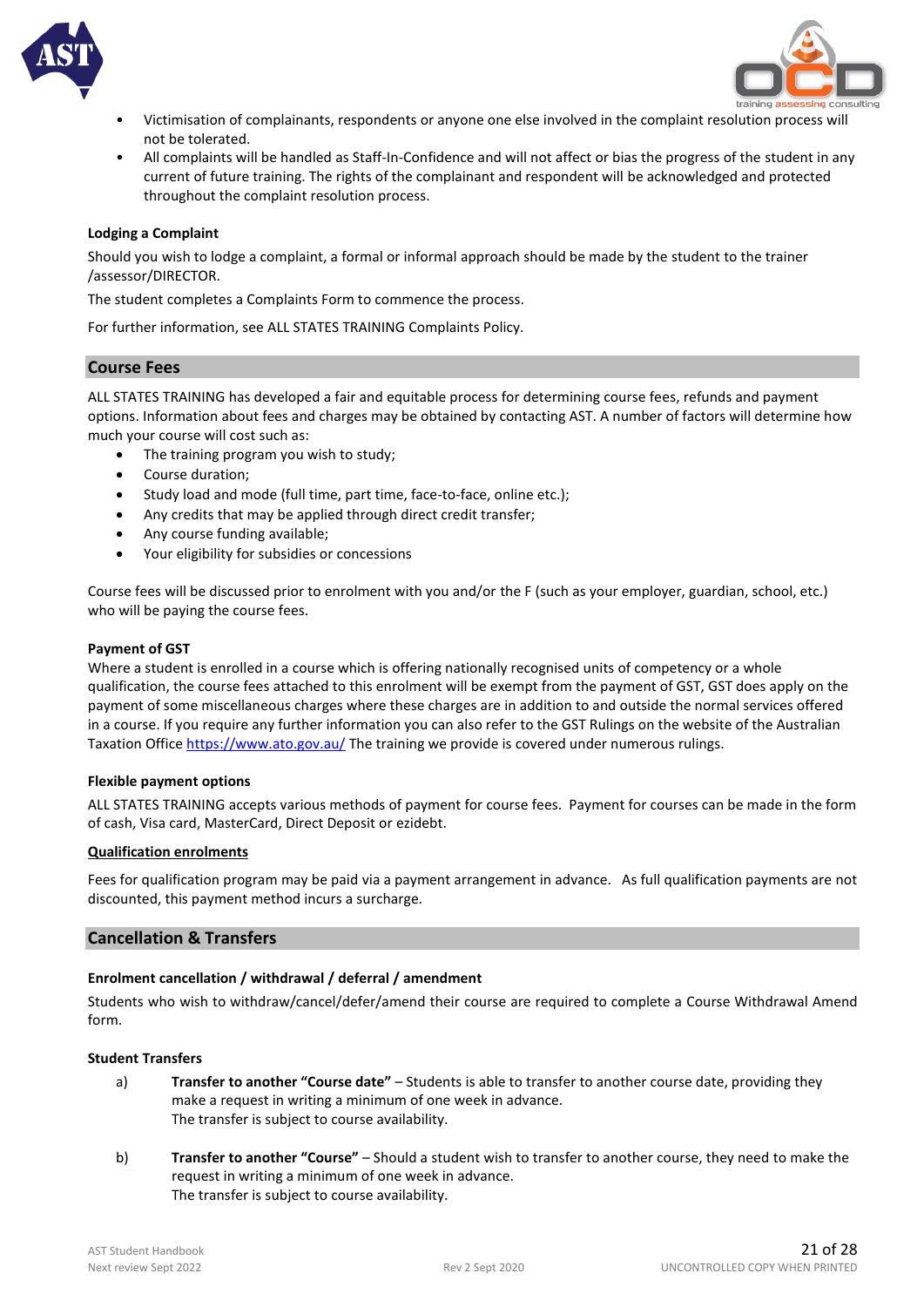



c) **Transfer to another "Delivery mode"** – Should a client, enrolled in a course, wish to transfer to another "delivery mode" for the same course they are able to do so providing they make a request in writing a minimum of one week in advance. An administration fee is applicable for all transfers to another course delivery mode.

The transfer is subject to course availability.

Should a Student wish to transfer to another delivery mode and does not provide written notice at least one week in advance, the Student forfeits the full course fee.

d) **Transfer to another "Client"** – Prior arrangement no later than one week prior to the course. An administration free is applicable for all transfers to another client.

#### **RTO Cancellation of courses**

ALL STATES TRAINING reserves the right to cancel a course if insufficient enrolments are received prior to course commencement. Students already booked in these courses will be notified. If a course is cancelled, a full refund of all monies paid by a student for the course will be made within seven (7) days. ALL STATES TRAINING has financial safeguards in place to ensure that all pre-paid fees are available for refund in the case of cancellation by ALL STATES TRAINING.

#### **Equal Opportunity**

ALL STATES TRAINING is committed to equal opportunity policies and principles, as they affect Students and employees to ensure the elimination of discrimination and harassment.

#### **Rights and Responsibilities**

ALL STATES TRAINING has a legal and moral obligation to provide equal opportunity in employment and a learning environment free from harassment for employees, contractors and clients.

ALL STATES TRAINING is committed to providing an environment which recognises and respects the diversity of employees, contractors and clients. ALL STATES TRAINING is committed to providing a work and study environment free from harassment, vilification and bullying and supports the rights of all employees, contractors and Students to work and study in a safe and healthy environment free from such behaviour.

ALL STATES TRAINING will:

- Ensure that employees, contractors and Students understand that these types of actions and behaviour will not be tolerated in the work/study environment.
- Request that any behaviour which could be considered harassment, vilification or bullying cease immediately.

All employees, contractors and Students have a role to play in eliminating harassment, vilification and bullying by not encouraging or showing support for harassment, vilification or bullying aimed at work or study colleagues. This can be achieved by:

- Refusing to join in with these types of actions and behaviours.
- Supporting the person in saying no to these behaviours.
- Acting as a witness if the person being harassed decides to lodge a complaint.

If an employee, contractor or student feels harassed, vilified or bullied, the employee, contractor or student is encouraged to inform the person where the behaviour is unwanted, unacceptable and/or offensive. If the employee, contractor or student feels unable to approach the person, or if the behaviour continues following their request that the behaviour cease, the CEO should be contacted.

As a student of ALL STATES TRAINING, you have the responsibility to:

- Act to prevent harassment, discrimination and victimization against others;
- Respect differences among other staff, Students and contractors, such as cultural and social diversity;
- Treat people fairly, without discrimination, harassment or victimization;
- Refuse to join in with these behaviours;
- Supporting the person in saying no to these behaviours;
- Acting as a witness it the person being harassed decides to lodge a complaint.

#### **Discrimination**

Discrimination is treating someone unfairly or harassing them because they belong to a particular group. It is against the law to discriminate against a person because of their age, sex, pregnancy, disability (includes, past, present or possible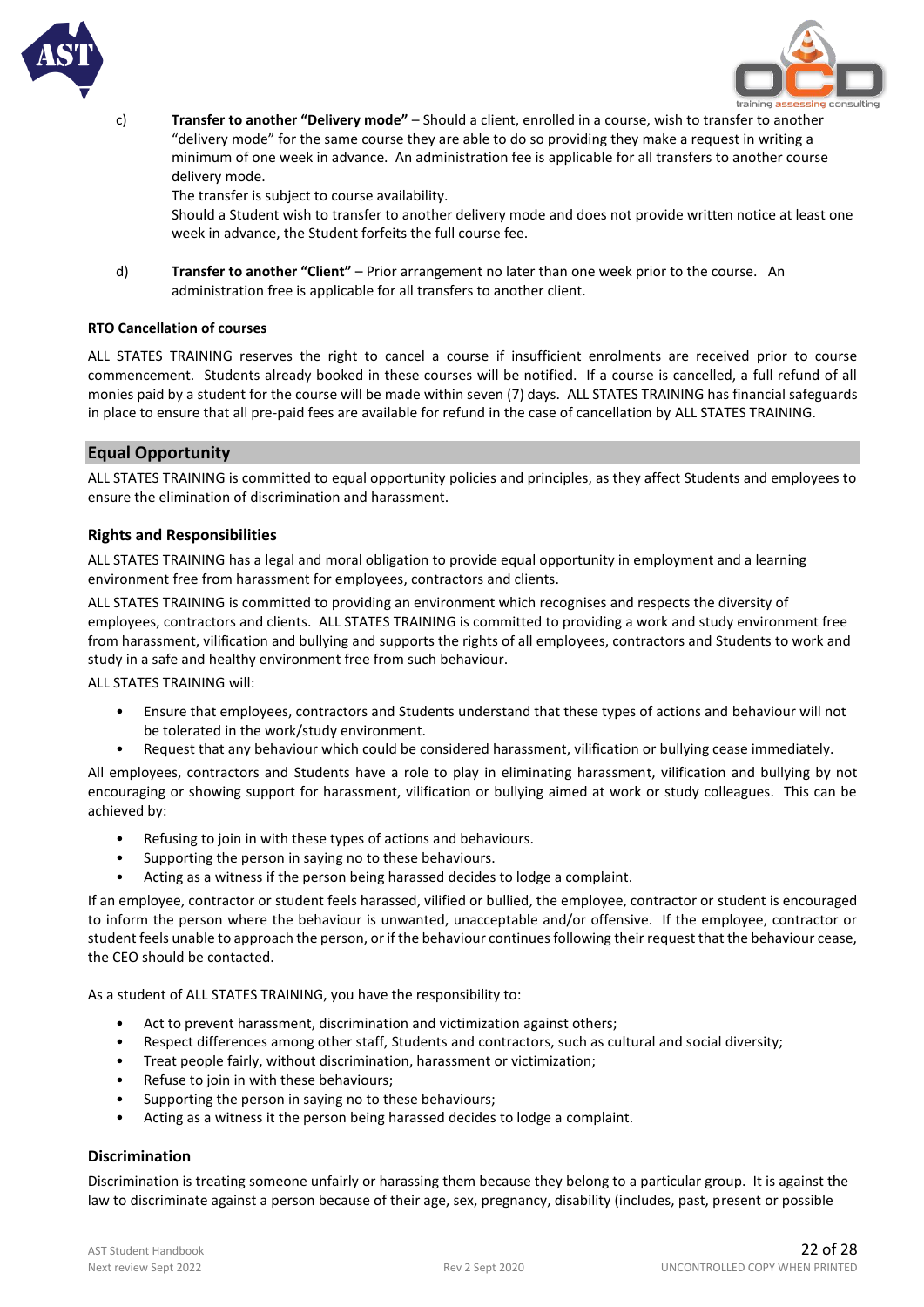



future disability), race, colour, ethnic or ethno-religious background, descent or nationality, marital status, sexuality or gender identification.

Both direct and indirect discrimination are against the law:

- Direct discrimination means treatment that is obviously unfair or unequal.
- Indirect discrimination means having a requirement that is the same for everyone but has an effect or result that is unfair to particular groups.

#### **Harassment, Vilification and Bullying**

All employees, contractors and Students have an equal opportunity to work and study. ALL STATES TRAINING will not tolerate behaviour which is of a harassing, vilifying, or bullying nature.

It is against the law for employees, contractors and Students to be harassed during the course of their work or study because of their sex, pregnancy, race (including colour, nationality, descent, ethnic or religious background), marital status, disability, sexuality, HIV/AIDS status or transgender. Federal anti-discrimination legislation applies to staff, contractors and clients.

#### *Harassment*

In general, harassment is behaviour which is unwanted and that humiliates, offends or intimidates a person, and occurs because of a person's:

- Race, colour, ethnic or ethno-religious background, descent or national identity.
- Sex.
- Pregnancy.
- Marital status.
- Disability (including physical, intellectual and/or behavioural/psychiatric disability; past, current or future disability; actual or presumed disability).
- Sexuality (male or female; actual or presumed).
- Transgender.
- Age.

It is unlawful for a person to be harassed due to a relationship to or association with a person of a particular race, sex, marital status, disability, homosexuality, transgender or age.

Harassment in the work and study environment can be overt or subtle, direct or indirect. It can be verbal, non-verbal or physical. Harassment can occur when power is used incorrectly.

Harassment is not always intended. Actions and behaviour which one person finds amusing or unimportant may offend or hurt another person.

Examples of harassment include:

- Intrusive or inappropriate questions or comments about a person's private life.
- Unwanted written, telephone or electronic messages.
- Promises or threats to a person.
- Physical violence or the threat of physical violence or coercion.

#### *Vilification*

Vilification is the public act of a person which incites hatred towards, serious contempt for, or severe ridicule of, a person or group of persons on the grounds of race, sexuality, transgender or HIV/AIDS status.

Examples of circumstances and behaviour that may constitute vilification on the basis of a person's race, sexuality, on transgender grounds, or disability (HIV/AIDS) etc are graffiti, speeches or statements made in public, abuse that happens in public, statements or remarks in a newspaper, journal or other publication, on radio, television or other widely accessed electronic media such as internet, email etc. People wearing symbols, such as badges or clothing with slogans, in public, gestures made in public, posters or stickers in public space.

#### *Bullying*

Bullying behaviour can refer to the actions or behaviours of a person to another that intimidates, degrades or humiliates the person. It may include verbal abuse, behaviour intended to punish such as isolation, exclusion from workplace activities and "ganging up". Repeated "put-downs", aggression, threats and poorly managed conflicts of opinion may be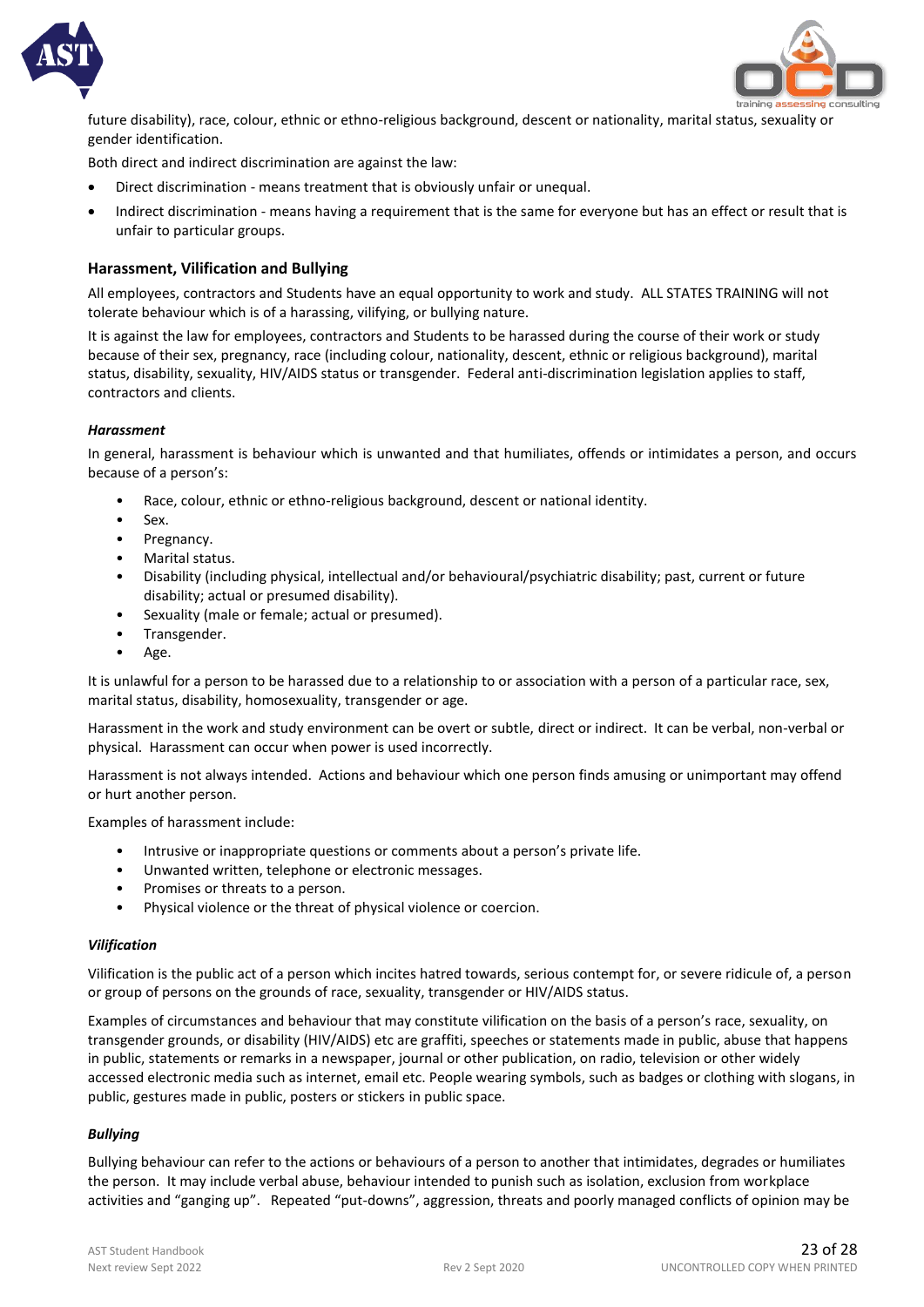



part of bullying behaviour. It can occur between people such as managers and employees or contractors, co-workers and clients.

#### **Sexual harassment**

ALL STATES TRAINING will not tolerate sexual harassment in the learning or work environment.

The ALL STATES TRAINING deplores all form of sexual harassment and seeks to ensure that the work and study environment is free from such harassment. Implementation of this policy is the responsibility of all persons.

Sexual harassment is unlawful. The harasser may be held liable for unlawful actions and be required to pay damages. All employees, contractors and Students have the right to work and study in an environment free from sexual harassment.

#### *Forms of sexual harassment*

Sexual harassment may take many forms. Often people do not realise that their behaviour constitutes sexual harassment, but they must be aware that behaviour that is acceptable to one person may not necessarily be acceptable to another. Sexual harassment is any unwanted behaviour of a sexual nature by one person to another at work or in a work-related setting. Examples of sexual harassment include, but are not limited to:

- Insensitive jokes and pranks.
- Lewd comments about appearance.
- Unnecessary body contact.
- Displays of sexually offensive materials, for example, calendars or posters.
- Requests for sexual favours.
- Speculation about a person's private life and sexual activities.
- Threatened or actual sexual violence.
- Threat of dismissal, loss of opportunity and so on, for refusal of sexual favours.

#### **Complaints**

All complaints regarding equal opportunity matters are treated seriously and investigated promptly, confidentially and impartially.

#### **Privacy**

ALL STATES TRAINING abides by the Privacy Act and respects clients, staff and trainer/assessors' right to privacy.

As an RTO, ALL STATES TRAINING is obliged to maintain effective administrative and records management systems. This involves the collection and retention of personal information from Students in secure student records. All staff must be scrupulous in using student information only for the purposes for which it was gathered. All Students have access to their own records at all times.

ALL STATES TRAINING collects information from Students upon initial enquiry in order to send course information and is collected at enrolment and during the provision of the training and assessment services. The ALL STATES TRAINING may use personal information to advise Students of upcoming events and training course, for marketing and research purposes. In addition feedback on services provided through surveys is collected. This feedback assists us improve the quality of the services and training and is treated confidentially.

ALL STATES TRAINING will only disclose information to other parties, as required by law, or as otherwise allowed under the Privacy Act 1988.

For further information, see ALL STATES TRAINING Privacy Policy.

#### **Refund Policy**

Payment of all refunds, to Students who are entitled to a refund, are in accordance with the following refund policy.

ALL STATES TRAINING will strive to maintain its highly competitive fee structure, as well as its fair and equitable refund policy.

- a) Payment of all refunds is made within one week (seven days) of application for refund.
- b) With regard to all withdrawals, ALL STATES TRAINING will firstly encourage a student to enrol on another course date, prior to processing refund applications.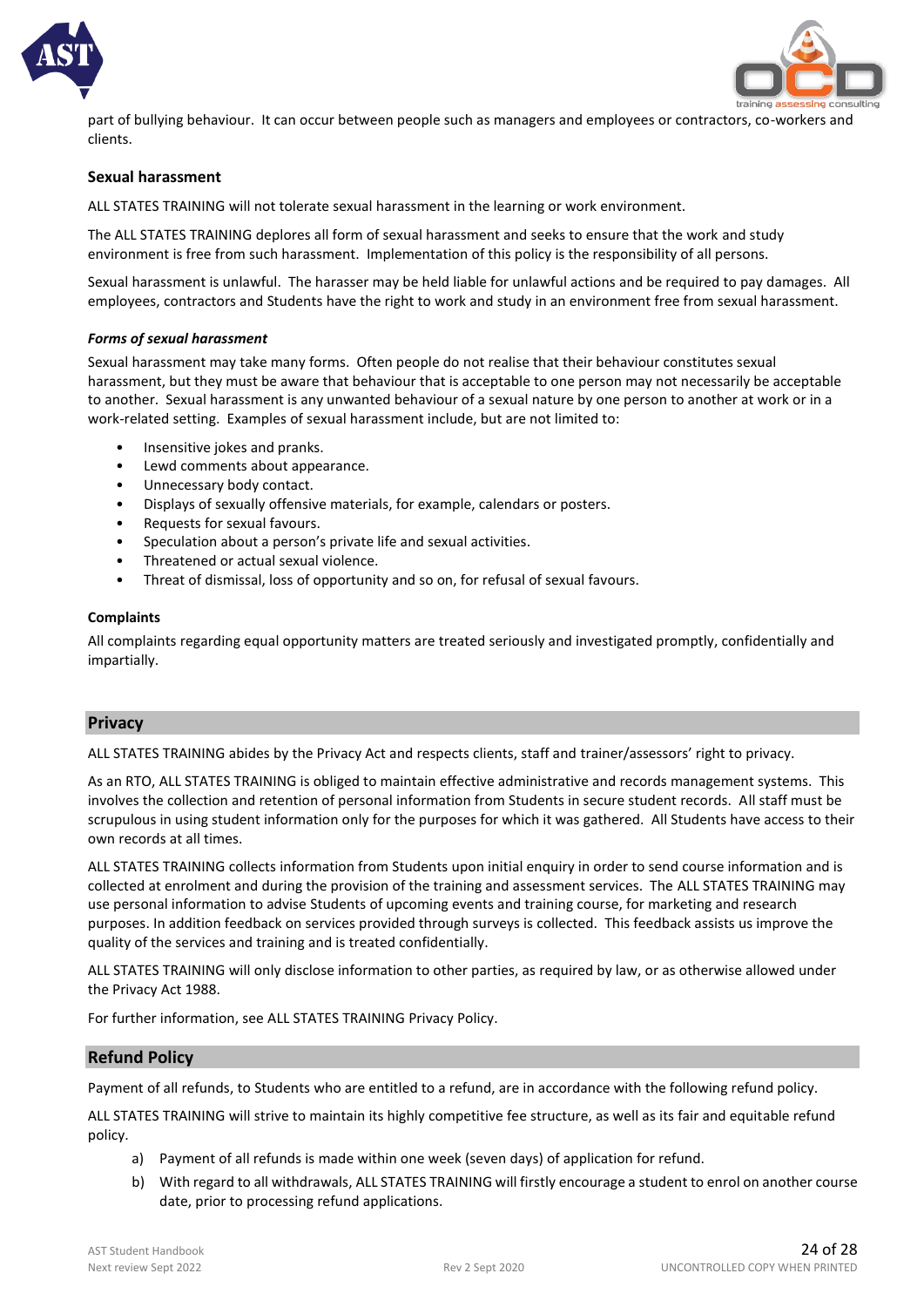



- c) Written notification of withdrawal from a training program must be provided by a student to apply for a refund for a course. This may be via letter, email or the completion of the refund form.
- d) There is no refund applicable where a student has commenced their course/unit.
- e) There is no refund to participants who do not obtain their qualification after assessment.
- f) There is no refund for recognition of prior learning assessments after enrolment, where Recognition resources and services have been supplied to the client.
- g) ALL STATES TRAINING does not accept liability for loss or damage suffered in the event of withdrawal from a course by a client.
- h) ALL STATES TRAINING provides a full refund to all clients, should there be a need for ALL STATES TRAINING to cancel a course. In the first instance ALL STATES TRAINING will (where possible) provide an opportunity for the student to attend another scheduled course.
- i) If ALL STATES TRAINING cancels a course, Students do not have to apply for a refund; ALL STATES TRAINING will process the refunds automatically.
- j) Refunds for cancellation of enrolments in individual courses are granted on a sliding scale:

| <b>Reason for Refund</b>                                                                    | <b>Notification requirements</b>    | Refund                       |  |  |
|---------------------------------------------------------------------------------------------|-------------------------------------|------------------------------|--|--|
| Student withdraws                                                                           | In writing, eight (8) calendar days | 100% of the course fee (paid |  |  |
|                                                                                             | or more prior to the course         | by the client)               |  |  |
|                                                                                             | commencement                        |                              |  |  |
| Student withdraws                                                                           | In writing, within seven (7)        | 75% of the full course fee   |  |  |
|                                                                                             | calendar days prior to the course   | (regardless of how much the  |  |  |
|                                                                                             | commencement.                       | student has already paid)    |  |  |
| Student withdraws                                                                           | In writing, less than 24 hours      | Nil Refund                   |  |  |
|                                                                                             | prior to course commencement.       |                              |  |  |
| Student withdrawn                                                                           | After course commencement,          | Nil Refund                   |  |  |
| from the course by                                                                          | due to inappropriate behaviour      |                              |  |  |
| <b>ALL STATES</b>                                                                           |                                     |                              |  |  |
| <b>TRAINING</b>                                                                             |                                     |                              |  |  |
| Course cancelled by                                                                         |                                     | 100% of the course fee (paid |  |  |
| <b>ALL STATES</b>                                                                           |                                     | by the client)               |  |  |
| <b>TRAINING</b>                                                                             |                                     |                              |  |  |
| A fee equal to 25 % of the full fee is charged where cancellations occur within seven (7)   |                                     |                              |  |  |
| days before commencement of an enrolled course or assessment                                |                                     |                              |  |  |
| Fees are refunded in full where the student submits in writing reason for withdrawal, eight |                                     |                              |  |  |
| (8) days or more prior to commencement of an enrolled course or assessment                  |                                     |                              |  |  |

k) Refunds for cancellation of enrolments in full qualifications are subject to the following refund formula.

| <b>Fee Type</b>  | <b>Description</b>                  | Fee \$\$                     |
|------------------|-------------------------------------|------------------------------|
| Enrolment        | RTO administrative processes for    | \$150.00 per qualification   |
| cancellation fee | processing of enrolment,            |                              |
|                  | reporting and other                 |                              |
|                  | administrative actions related to   |                              |
|                  | cancellation                        |                              |
| Unit Fee $-$     | For all individual units            | Full Unit fee payable by the |
| Commenced        | commenced/attended/                 | <b>STUDENT</b>               |
|                  | completed from within the           | Nil Refund                   |
|                  | qualification / Accredited course   |                              |
| Unit Fee - Not   | For all individual units <b>NOT</b> | Full Unit fee paid by the    |
| Commenced        | commenced/attended/                 | student is Refunded          |
|                  | completed from within the           |                              |
|                  | qualification / Accredited course   |                              |

#### **Commencement dates**

• \*\* Please note commencement for correspondence courses is the date that the training materials were posted to the client.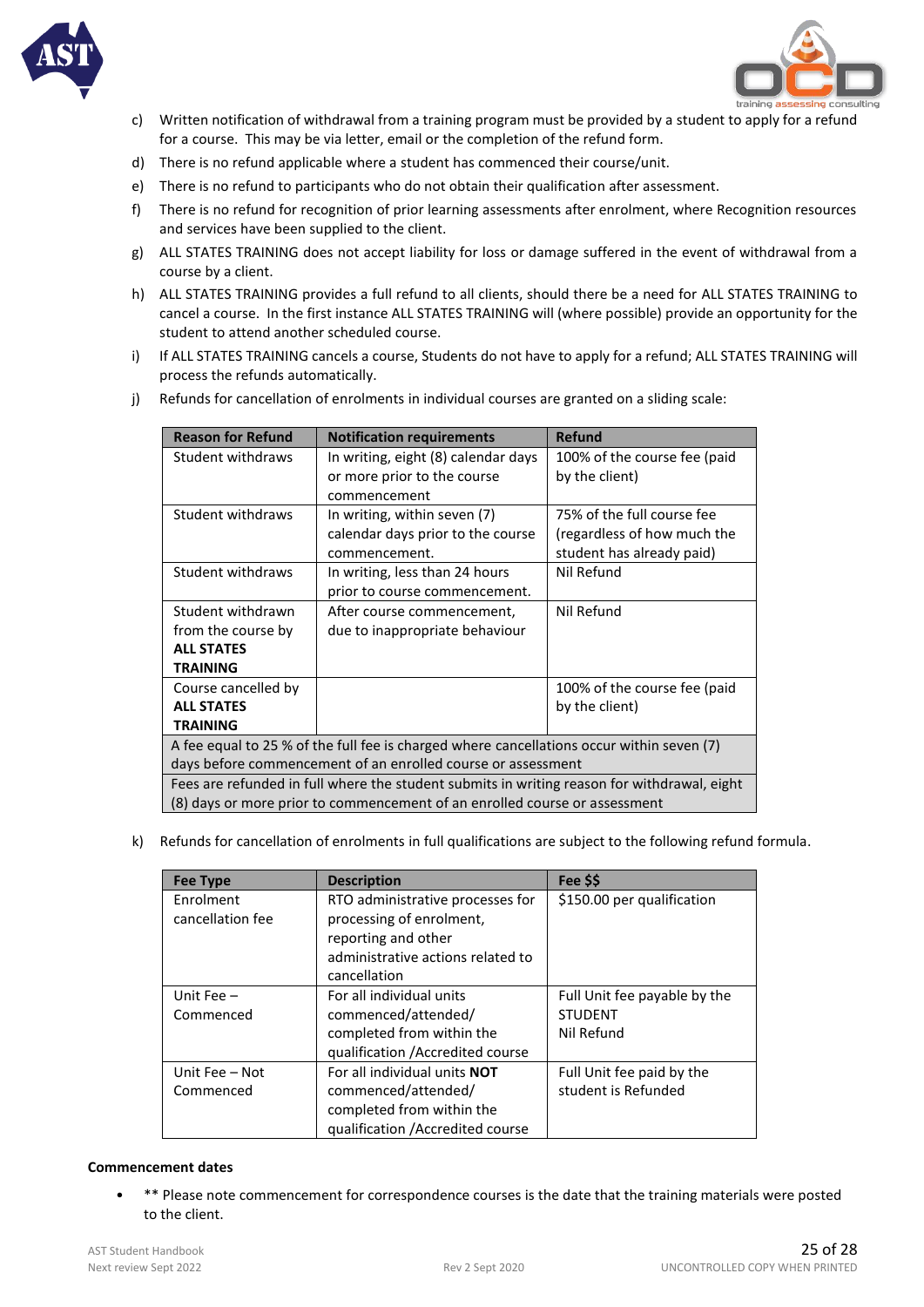



- Commencement for online Students is the date that online access is provided to an individual student for a particular course.
- Commencement date for a classroom based learning mode is the first day of the course.

#### **Workplace Health and Safety (WHS)**

ALL STATES TRAINING is committed to providing a safe and healthy learning and work environment. The safety of our Students and staff is of primary importance in all activities and operations of our organisation. We are committed to implementing, maintaining and continuously improving work health and safety in all of our facilities and operations.

ALL STATES TRAINING encourages all persons to regard accident prevention and safety as a collective and individual responsibility.

ALL STATES TRAINING recognises its responsibility under the Workplace Health and Safety and related regulations. The DIRECTOR has responsibility for ensuring the health and safety of staff, clients, contractors and visitors. This includes:

- Provide and maintain safe plant, equipment and systems of work.
- Provide, monitor and maintain systems for safe use, handling, storage and transportation of plant, equipment and substances.
- Maintain the workplace in a safe and healthy condition.
- Provide adequate facilities to protect the welfare of all employees.
- Provide information, training and supervision for all staff and contractors, helping them to integrate WHS into their work areas and roles.
- Provide information, where relevant, to clients, allowing them to learn in a safe manner.
- Check WHS system compliance via ongoing auditing.
- Integrate continuous improvement into WHS performance.

#### **Duty of Care**

ALL STATES TRAINING is committed to taking practicable steps to provide and maintain a safe and healthy work and learning environment for all staff, clients, and contractors. Specific responsibilities are shown below.

#### **ALL STATES TRAINING Management:**

- Are responsible for the effective implementation and regular review of this WHS policy.
- Must observe, implement and fulfil responsibilities under legislation that applies to WHS and endeavour to comply with relevant standards and codes of practice.
- Must ensure that the agreed procedures for regular consultation between management and staff are followed.
- Monitors the WHS management policies and procedures. Outcomes of WHS monitoring are used to help maintain appropriate risk controls. The effectiveness of these risk controls and this monitoring and review process is linked to ALL STATES TRAINING Continuous Improvement processes
- Are responsible for ensuring that a WHS management system is implemented.

#### **Staff, contractors, Students and visitors:**

- Have a duty of themselves and others.
- Have a responsibility to cooperate with all WHS processes.
- Have a responsibility to comply with relevant ALL STATES TRAINING WHS management system policies and procedures.
- Must not bypass or misuse systems or equipment provided for WHS purposes.
- Must report any unsafe conditions which come to their attention to the DIRECTOR.

#### **Accidents, Injuries and Near Misses**

All incidents and near misses are required to be reported immediately. See your trainer/assessor or administration personnel to report any issues.

ALL STATES TRAINING will ensure that the injured person receives appropriate first aid and/or medical treatment as soon as possible and will investigate to reasonably prevent a recurrence.

ALL STATES TRAINING is also committed to ensuring that injury management activities commence as soon as possible after injury and that every effort is made to provide suitable and meaningful duties consistent with the nature of the injury or illness, after seeking appropriate medical judgement.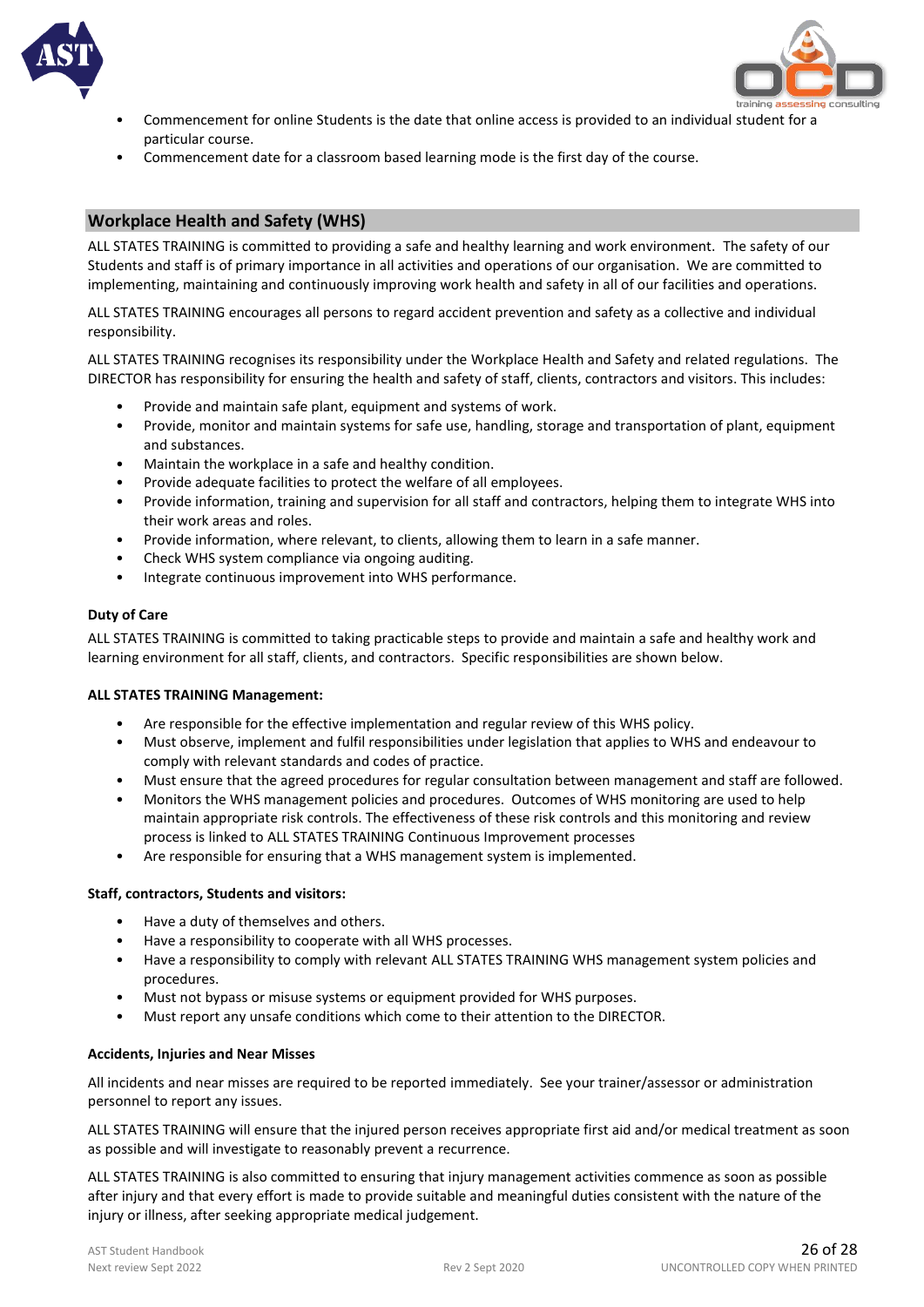



Students and employees are expected to take care to prevent work-related injuries to themselves and to others.

#### **Investigating incidents and accidents**

The DIRECTOR is responsible for investigating incidents and accidents.

Following the report of an incident (near miss) or accident (and after first aid and other injury management processes have been implemented), the DIRECTOR will immediately undertake an investigation.

The process for investigations may include.

- Interview all people involved in the accident or incident and witnesses.
- Use the risk management approach to help understand the underlying hazards that caused the incident or accident and whether controls failed, were insufficient or were absent.
- Listen to recommendations of people involved in the incident or accident about what is required to prevent such incidents or accidents in the future.
- Analyse results of investigation and document recommended courses of action for evaluation by the DIRECTOR.
- Once action is approved, communicates outcomes and planned actions.

#### **Legislation**

AS an RTO, AST is required to comply with legislation designed to uphold the integrity of the nationally recognised qualifications that we train and asses and the quality of our training and assessment processes.

This includes compliance with:

- The Standards for Registered Training organisations (RTO's) 2015
- National Vocational Education and Training Regulator Act 2011

Additionally, AST complies with a range of other legal, regulatory and legislative requirements at a state and commonwealth level including, but not limited to:

- Anti-discrimination;
- Age Discrimination;
- Apprenticeships and traineeships;
- Children and Young people;
- Copyright;
- Corporations;
- Disability Discrimination;
- Employment and Workplace Relations;
- Equal Opportunity;
- Fair Work (including harassment and bullying);
- Fair Trading;
- Further Education and Training;
- National Vocational Education and Training;
- Privacy and Personal information protection;
- Racial Discrimination;
- Sex Discrimination;
- Taxation;
- Unique Student Identifiers;
- Workplace health and safety.

AST is dedicated in applying the provisions of the VET Quality Framework to ensure that our services are of the highest quality.

More information about these regulations and legal frameworks may be located at:

- [www.comlaw.gov.au](http://www.comlaw.gov.au/) which is the Australian Government website for Commonwealth Law.
- [www.asqa.gov.au](http://www.asqa.gov.au/) which is the website for Australian Vocational Education and Training (VET) regulator.
- [https://www.legislation.qld.gov.au](https://www.legislation.qld.gov.au/) which is the website for Queensland Government Law.